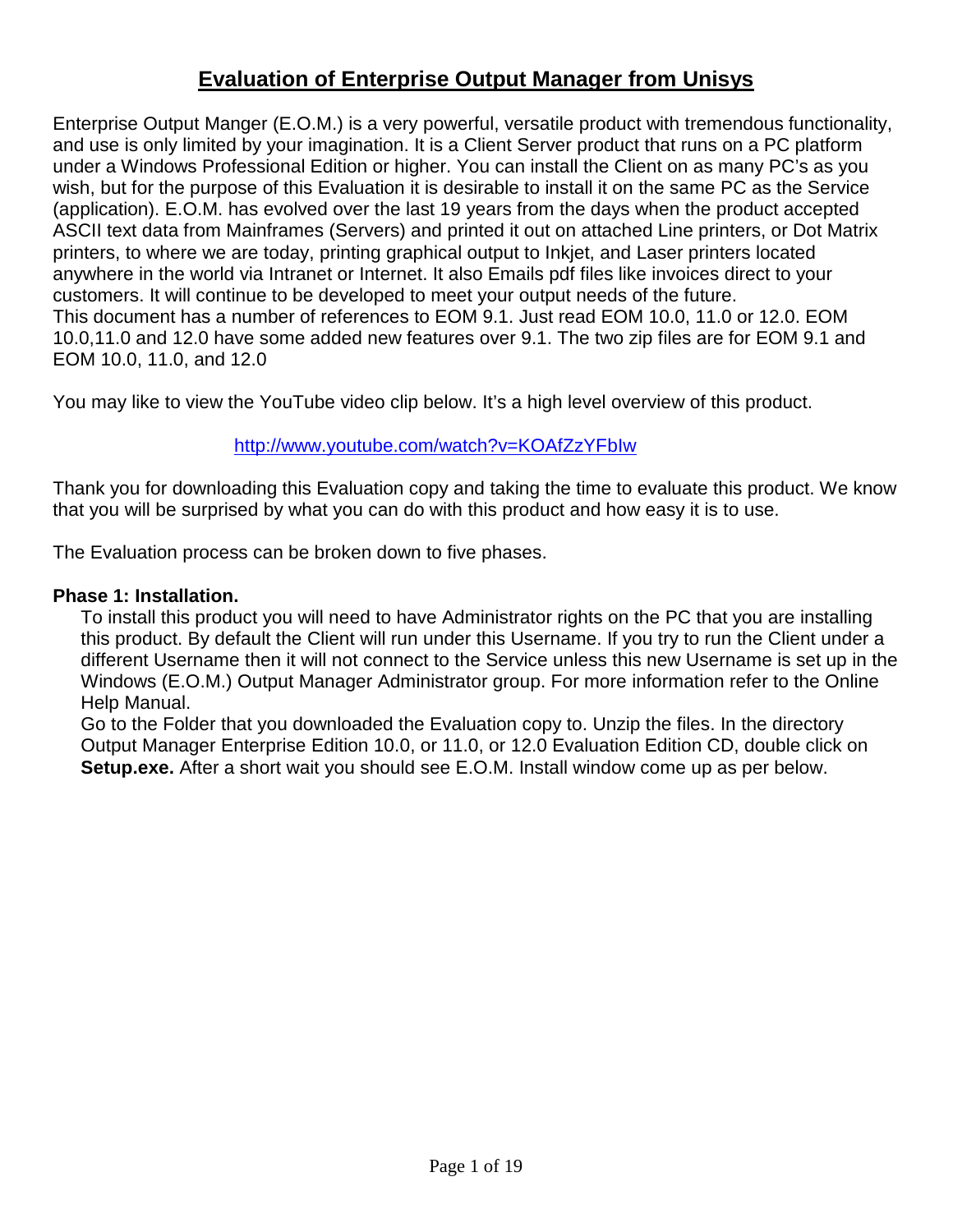| <b>UNISYS</b>                                                                                            |                       |    |
|----------------------------------------------------------------------------------------------------------|-----------------------|----|
| <b>ENTERPRISE</b>                                                                                        |                       |    |
| OUTPUT                                                                                                   |                       |    |
| <b>MANAGER</b>                                                                                           |                       |    |
| Copyright @ 2012 Unisys Corporation<br>This program is protected by US and international copyright laws. | Please read me first! |    |
| Install the Enterprise Output Manager Service                                                            |                       |    |
| Install the Enterprise Output Manager Client                                                             |                       |    |
| Install the Sentinel Alert Service                                                                       |                       | đ. |

Click on Install the "Enterprise Output Manager Service". Just go with the defaults if you can. This should not be a problem if the software can be installed under **C:\Program Files\-** . At the end of the install you will be asked if you want to read the information on setting up the Service, and the Windows Service management window will be opened so that you can set up the Service. At this stage take the default settings. Later you could change the Service to run under a specific Username. Now start the Service.

Install the Enterprise Output Manager Client by clicking on that button. Take the defaults for this also.

Finally click on Install Sentinel Alert Service. This software can send you Email messages, Texts to your cellphone and/or make an Alert Warning light flash, should E.O.M. encounter some kind of error that you have defined and wish to be alerted to. For more information refer to the Online Help manual.

All being well you now have installed all three pieces of software.

Start up the E.O.M. client. You will be asked to connect to a Server as below:-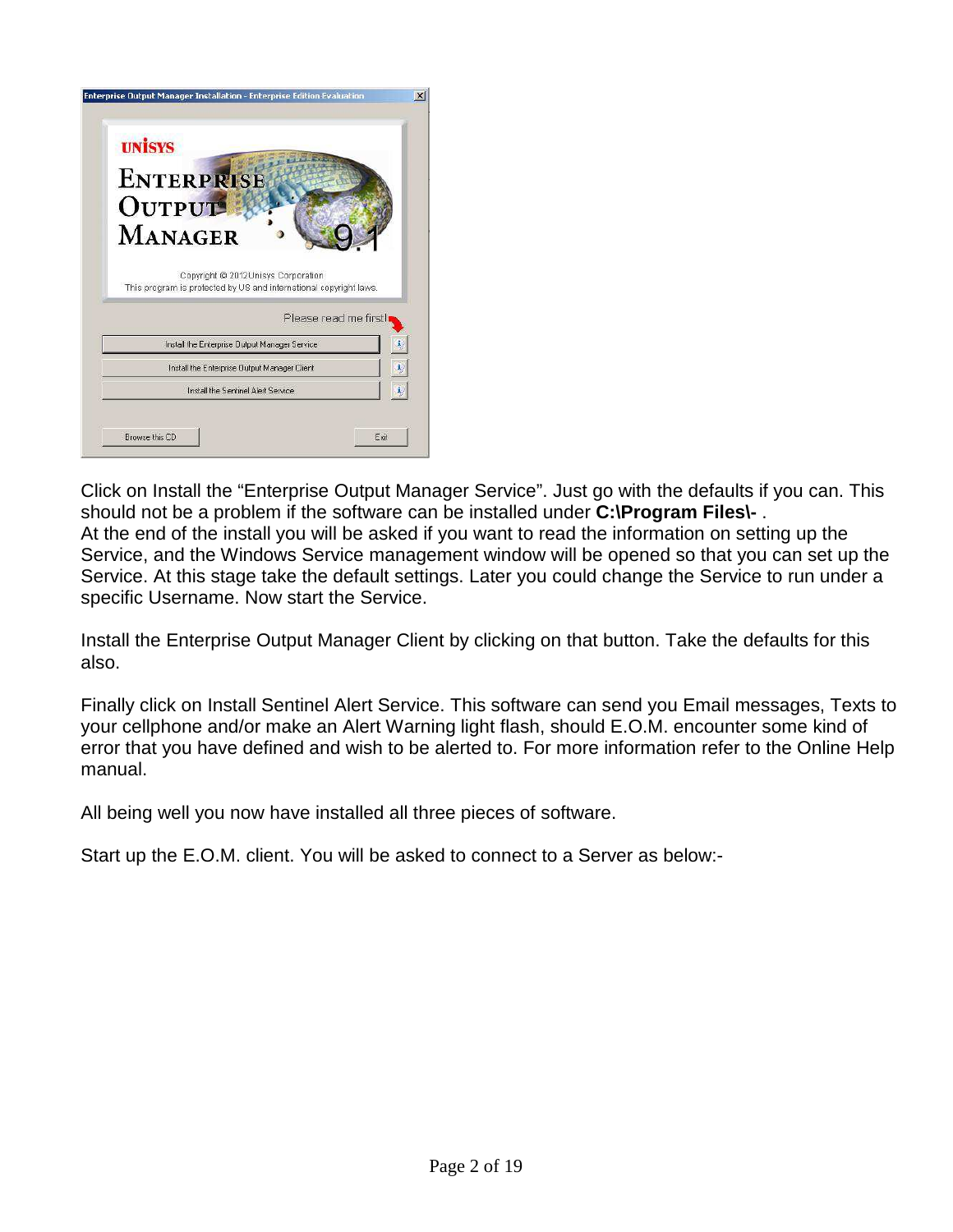| <b>Select Server</b>        |        |
|-----------------------------|--------|
| Display name (optional)     |        |
| Local                       |        |
| Server name or IP address   |        |
| 127.0.0.1                   |        |
| Port number<br>8086         |        |
| <b>Encrypted connection</b> |        |
| OΚ                          | Cancel |

In display name enter a descriptive name. In Server name or IP address enter the name or address of the PC that you installed the E.O.M. service on. Do not change the Port number or set Encrypted connection at this stage. These are just two options you may wish to use in the future.

If you cannot connect then you will have to Logoff and Logon again, or reboot the PC. This is due to Windows not recognizing that a new User Group has been set up for E.O.M. If it does connect then you should see a screen similar to below, but there will be no Management Windows shown.



Click on those Icons at the top below the Menu bar and you should be able get the screen as below. The Icons that have been clicked on appear as if they have been pressed.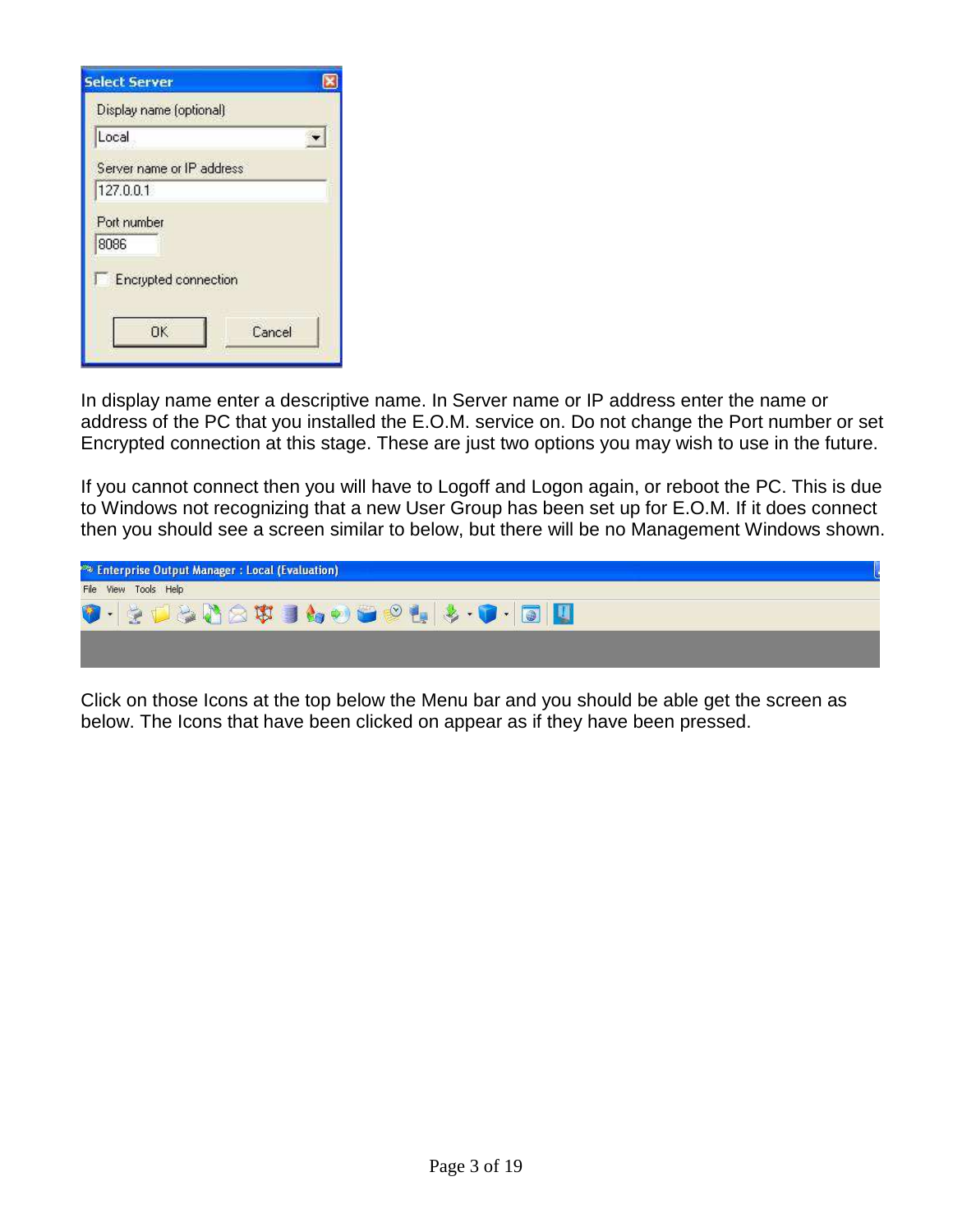| File View Tools Help<br>O<br>$ \mathcal{Z} $<br>$\overline{\phantom{a}}$ |                |                  |                     |                                        |                             |                            |              |                              |                                       |                                    |               | $-15x$                                 |
|--------------------------------------------------------------------------|----------------|------------------|---------------------|----------------------------------------|-----------------------------|----------------------------|--------------|------------------------------|---------------------------------------|------------------------------------|---------------|----------------------------------------|
|                                                                          |                |                  |                     |                                        |                             | $\mathbf{u}$               |              |                              |                                       |                                    |               |                                        |
| R                                                                        |                |                  |                     |                                        |                             | Printer Management         |              |                              |                                       |                                    |               | ΙX                                     |
| Printer /                                                                |                |                  | Status              |                                        | Paper Type                  | Pages                      |              | % Complete   File Name       |                                       |                                    |               |                                        |
|                                                                          |                |                  |                     |                                        |                             |                            |              |                              |                                       |                                    |               |                                        |
|                                                                          |                |                  |                     |                                        |                             |                            |              |                              |                                       |                                    |               |                                        |
|                                                                          |                |                  |                     |                                        |                             |                            |              |                              |                                       |                                    |               |                                        |
|                                                                          |                |                  |                     |                                        |                             |                            |              |                              |                                       |                                    |               |                                        |
|                                                                          |                |                  |                     |                                        |                             |                            |              |                              |                                       |                                    |               |                                        |
|                                                                          |                |                  |                     |                                        |                             |                            |              |                              |                                       |                                    |               |                                        |
| $\left  \cdot \right $                                                   |                |                  |                     |                                        |                             |                            |              |                              |                                       |                                    |               | $\blacktriangleright$                  |
| $\bullet$                                                                |                |                  |                     |                                        |                             | File Management            |              |                              |                                       |                                    |               | x                                      |
| File Group                                                               | File Mask      |                  | Data File Name /    |                                        | Estimated Pages             |                            |              | Number of Jobs File Priority | <b>Host System</b>                    | Host Full File Name                |               |                                        |
|                                                                          |                |                  |                     |                                        |                             |                            |              |                              |                                       |                                    |               |                                        |
|                                                                          |                |                  |                     |                                        |                             |                            |              |                              |                                       |                                    |               |                                        |
|                                                                          |                |                  |                     |                                        |                             |                            |              |                              |                                       |                                    |               |                                        |
|                                                                          |                |                  |                     |                                        |                             |                            |              |                              |                                       |                                    |               |                                        |
| $\left  \right $                                                         |                |                  |                     |                                        |                             |                            |              |                              |                                       |                                    |               | $\blacktriangleright$                  |
| E<br>Data File Name                                                      | Target Printer |                  | Paper Type          |                                        | Estimated Pages Page Ranges | Print Job Management       | Job Priority |                              | Number of Copies   Last Print Attribu |                                    | Delete Type   | $\overline{\mathbf{x}}$<br>Remove Type |
|                                                                          |                |                  |                     |                                        |                             |                            |              |                              |                                       |                                    |               |                                        |
|                                                                          |                |                  |                     |                                        |                             |                            |              |                              |                                       |                                    |               |                                        |
|                                                                          |                |                  |                     |                                        |                             |                            |              |                              |                                       |                                    |               |                                        |
| $\left  \cdot \right $                                                   |                |                  |                     |                                        |                             |                            |              |                              |                                       |                                    |               | $\vert \cdot \vert$                    |
| 廖                                                                        |                |                  |                     |                                        |                             | E-mail Job Management      |              |                              |                                       |                                    |               | $\overline{\mathbf{x}}$                |
| Data File Name                                                           | Job Enabled    |                  | E-mail Display Name | E-mail Subject   User Tag 06           |                             | E-mail Address User Tag 05 |              |                              |                                       | User Tag 04   E-mail Error Address |               |                                        |
|                                                                          |                |                  |                     |                                        |                             |                            |              |                              |                                       |                                    |               |                                        |
|                                                                          |                |                  |                     |                                        |                             |                            |              |                              |                                       |                                    |               |                                        |
| R<br>Data File Name                                                      | Primary Path   | Alternative Path |                     | Transfer Day Limit   Transfer Time Li. | Job Enabled                 | Transfer Job Management    |              | Estimated Pages Job Priority |                                       |                                    |               | $\overline{\mathsf{x}}$                |
|                                                                          |                |                  |                     |                                        |                             |                            |              |                              |                                       |                                    |               |                                        |
|                                                                          |                |                  |                     |                                        |                             |                            |              |                              |                                       |                                    |               |                                        |
| Ready                                                                    |                |                  |                     |                                        |                             |                            |              |                              |                                       |                                    | 0000000000000 |                                        |

These are some of the E.O.M. Management Windows within E.O.M. and allow you to monitor the status and activities going on in E.O.M. As you can see we have no Printers declared or any data or print files being handled. All files coming into E.O.M. will appear in the **File Management** window. All declared printers and their status will appear in the **Printer Management** window. The same goes for the other E.O.M. management windows. For more information refer to the On Line Help manual.

Now you have to set up a Folder and subfolder of -\Demo\MonitorDirectory\ under the \Enterprise Output Manager\ directory. When this is done you can import a small E.O.M. configuration which will allow you to get into the demonstration phase of this product. Click on the link below to pull down a .zip file that contains this Demo configuration. This file contains three input text Demo files and an .xml configuration file to be imported into E.O.M. Below is also a link to a YouTube Video taking you through the Import and set up process.

www.wantitconsulting.co.nz/EOM\_Eval\_9\_1.zip

http://youtu.be/kMvolJVLNvw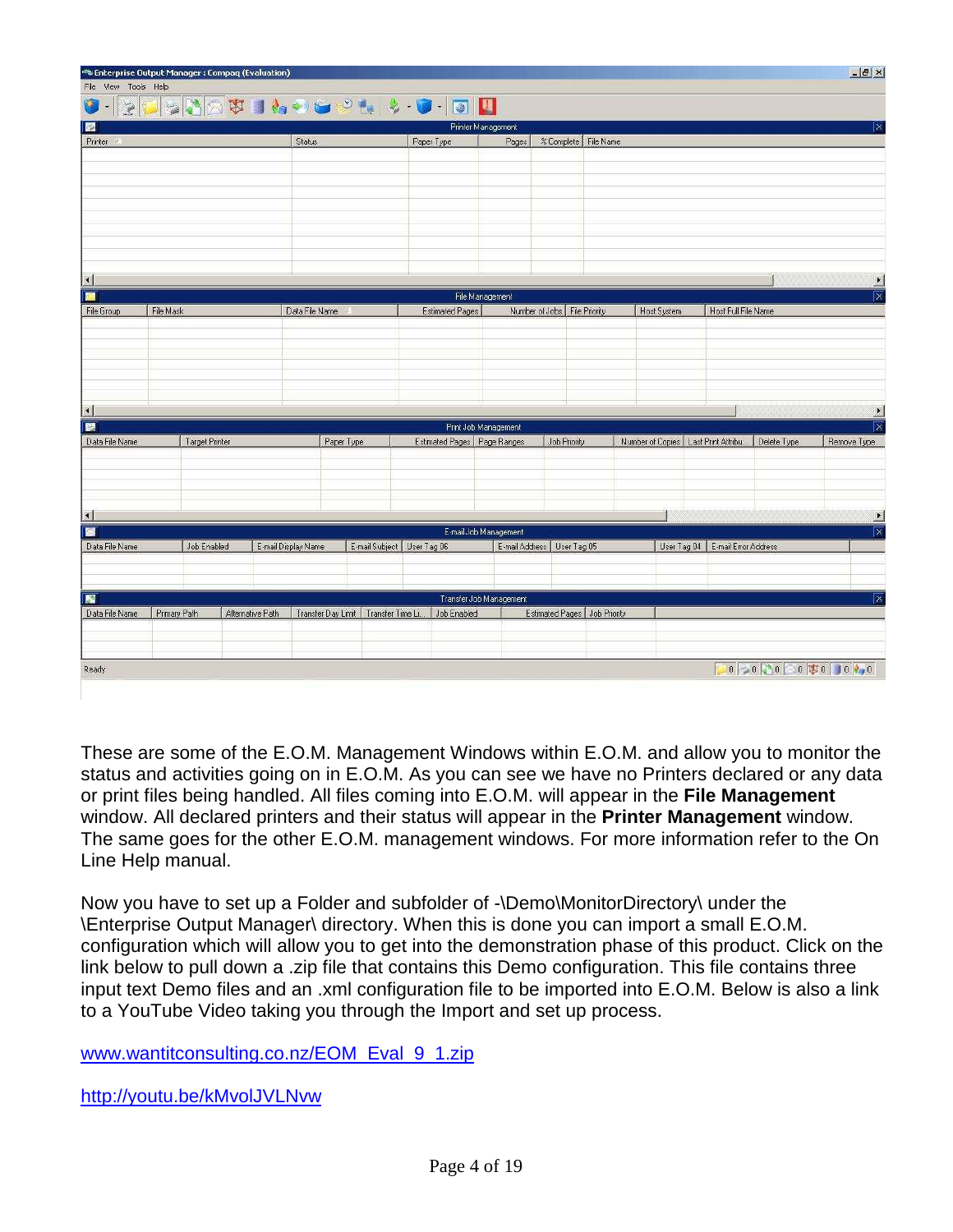To import the .xml configuration file, go back to Enterprise Output Manager and click on Tools\Configuration Explorer. When Configuration Explorer comes up,click on File\Import Export. On the right hand side set the **Type of file to access** as XML. Then point it to -\UpdatedEvaluationConfig.xml, then click on **Import All** , then click on File\Save all items. If the save is successful you should see **Ready** at the bottom left hand side of the Configuration Explorer window.

#### **Phase II: Getting set up to run the demonstration.**

The product as now installed has three print configurations set up. DEMO1, DEMO1a, and DEMO1b. The output of all three is the same but the inputs are quite different in format, even though the actual data information is the same. All three print out on blank paper but use an electronic form. The input data to be used for these demonstrations can be found in the folder named -\EOM\_Eval\_9\_1\_Setup\, which you loaded down in that zip file.

The electronic form is a Windows Meta File, which can be produced by a number of drawing applications, like MS Power Point, and Open Office Org.Impress. For Demo1 and Demo1a E.O.M. prints the form out on the blank paper then prints out the data by X and Y coordinates. For Demo1b the Form and data are printed using a special E.O.M. forms definition file, named Demo9.dff. This file contains the Windows Meta File and all the coordinate positions for the data. This special forms file was created by the E.O.M. Forms File Utility program. Below is what this form looks like when it is being built. Each field on the form has a unique name. You can have single fields and one and two dimensional tables. In this example there are some single fields and some one dimensional tables. These forms file are normally located in the \PrntCtrl\ directory.

|                                                                                                                                                                                                                                  |                                  | Form File Utility - demo9.dff                                                |             |                           |                                                                      |                |                 |  |
|----------------------------------------------------------------------------------------------------------------------------------------------------------------------------------------------------------------------------------|----------------------------------|------------------------------------------------------------------------------|-------------|---------------------------|----------------------------------------------------------------------|----------------|-----------------|--|
| ⊝                                                                                                                                                                                                                                | File Edit Options View Help<br>9 | 明<br>鸭味                                                                      | $\nabla$    | $\overline{\bigotimes}$ F |                                                                      |                |                 |  |
|                                                                                                                                                                                                                                  |                                  |                                                                              | 6           | Roseville, Mn 55113       | 13<br><b>RSB Enterprises</b><br>2276 Highcrest Road                  | W.<br>ïš<br>16 | !!!<br>19<br>18 |  |
| յան անգամանական հայտնաբան է հայտնական հայտնական հայտնական հայտնական հայտնական հայտնական հայտնական հայտնական հա<br>Այս է հայտնաբան հայտնաբան հայտնաբան հայտնաբան հայտնական հայտնական հայտնական հայտնաբան հայտնաբան հայտնաբան հայտ |                                  | Billing Date:<br><b>Billing Date</b><br>Due Date:<br>Due Date<br>Amount Due: |             |                           | Customer Mailing Address:<br><b>Customer Address</b><br>Zip Bar Code |                |                 |  |
|                                                                                                                                                                                                                                  |                                  | Amount Due                                                                   |             |                           | <b>Customer Invoice</b>                                              |                |                 |  |
|                                                                                                                                                                                                                                  |                                  | Date                                                                         |             | <b>Description</b>        | <b>Part Number</b>                                                   | Quantity       | <b>A</b> mount  |  |
|                                                                                                                                                                                                                                  |                                  | Date                                                                         | Description |                           | Part Number                                                          | Quantity       | Amount          |  |
|                                                                                                                                                                                                                                  |                                  |                                                                              |             |                           |                                                                      |                |                 |  |
|                                                                                                                                                                                                                                  |                                  |                                                                              |             |                           |                                                                      |                |                 |  |
|                                                                                                                                                                                                                                  |                                  |                                                                              |             |                           |                                                                      |                |                 |  |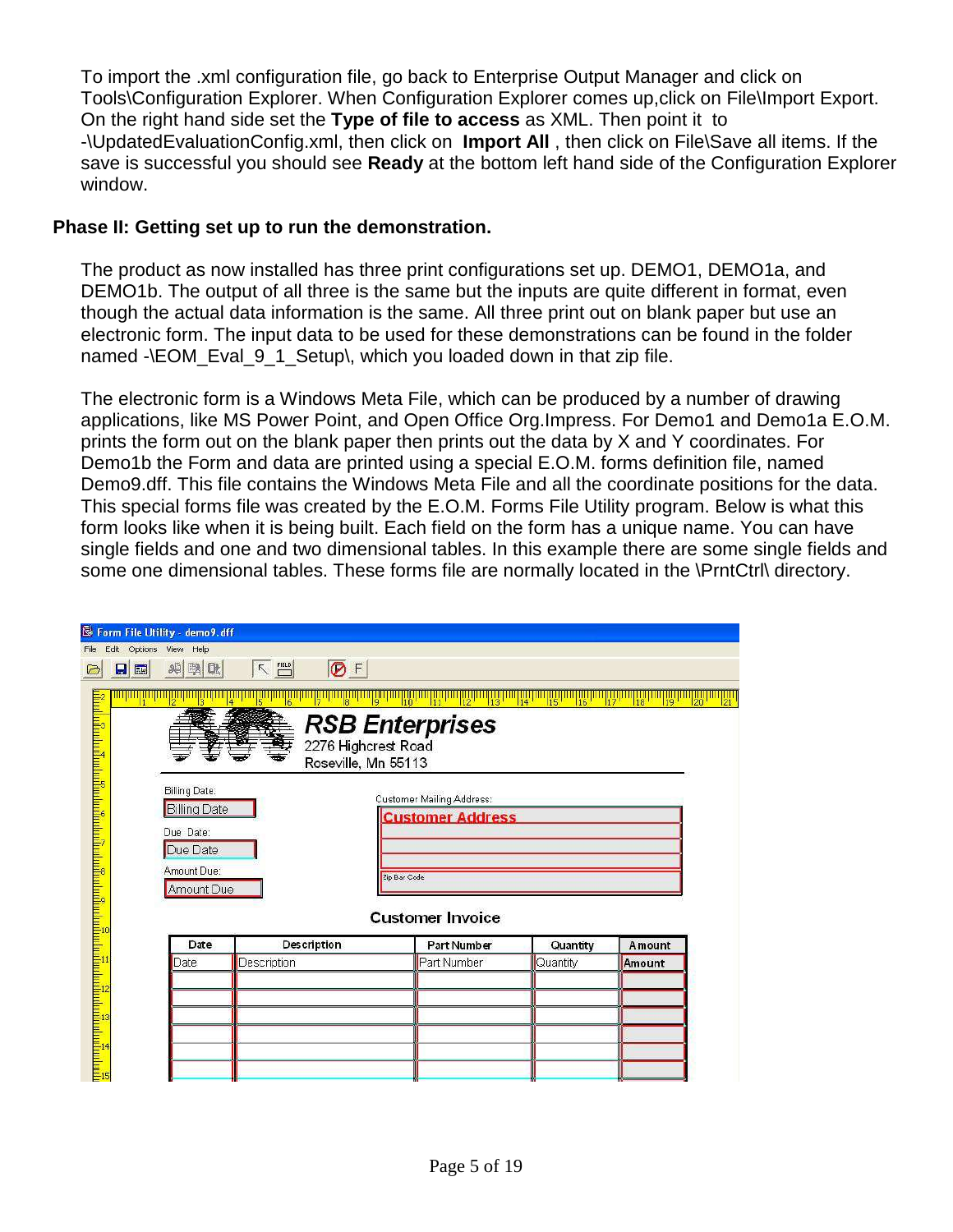Now to install a Windows printer in E.O.M. To do this we go to E.O.M. Configuration Explorer and configure a printer, and Map it to a Windows printer that can be seen by this PC. This could be a directly connected printer or a network attached printer. E.O.M. for this purpose can be considered to be a normal windows program like Word or Excel that wants to print to a Windows printer.

To start Configuration Explorer go to the Menu Bar and click on **Tools** and select **Configuration Explorer**.

| A new Application window should appear as below:-                                                                                                                                                                                                                                                                                                                                                                                                                                    |  |
|--------------------------------------------------------------------------------------------------------------------------------------------------------------------------------------------------------------------------------------------------------------------------------------------------------------------------------------------------------------------------------------------------------------------------------------------------------------------------------------|--|
| <b>Configuration Explorer: Compaq</b>                                                                                                                                                                                                                                                                                                                                                                                                                                                |  |
| File Edit View Tools Help                                                                                                                                                                                                                                                                                                                                                                                                                                                            |  |
| 机火用印                                                                                                                                                                                                                                                                                                                                                                                                                                                                                 |  |
| $A_{1111}$<br><b>Backet</b><br>Certificate selected items<br>Coded Character Set Tables<br><b>E</b> Communication Listening Paths<br>Communication Polling Paths<br>Communication Sending Paths<br><b>Credentials</b><br>Custom Job Attributes<br><b>E</b> Data Dependent Attributes<br><b>E</b> Directory Aliases<br><b>E</b> Directory Monitors<br>E-mail Attributes<br>File Expiration Searches<br><b>E</b> File Groups<br>Elle Masks<br>Header Trailer Pages<br>Index Attributes |  |
| Logical Page Attributes                                                                                                                                                                                                                                                                                                                                                                                                                                                              |  |
| <b>E</b> Logical Printers                                                                                                                                                                                                                                                                                                                                                                                                                                                            |  |
| Message Queue Monitors                                                                                                                                                                                                                                                                                                                                                                                                                                                               |  |
| Physical Printers                                                                                                                                                                                                                                                                                                                                                                                                                                                                    |  |
| <b>E</b> Print Attributes                                                                                                                                                                                                                                                                                                                                                                                                                                                            |  |
| <b>E</b> Security Roles                                                                                                                                                                                                                                                                                                                                                                                                                                                              |  |
| <b>Transfer Attributes</b>                                                                                                                                                                                                                                                                                                                                                                                                                                                           |  |
| Transform Attributes                                                                                                                                                                                                                                                                                                                                                                                                                                                                 |  |
| <b>Translate Tables</b>                                                                                                                                                                                                                                                                                                                                                                                                                                                              |  |
| XML Processing Directives                                                                                                                                                                                                                                                                                                                                                                                                                                                            |  |

Click on Physical Printers, then Click on the green plus sign, which will bring up the **Add new Physical Printer window.** This is where we declare the attributes for this printer and Map it to a Windows printer on the desktop.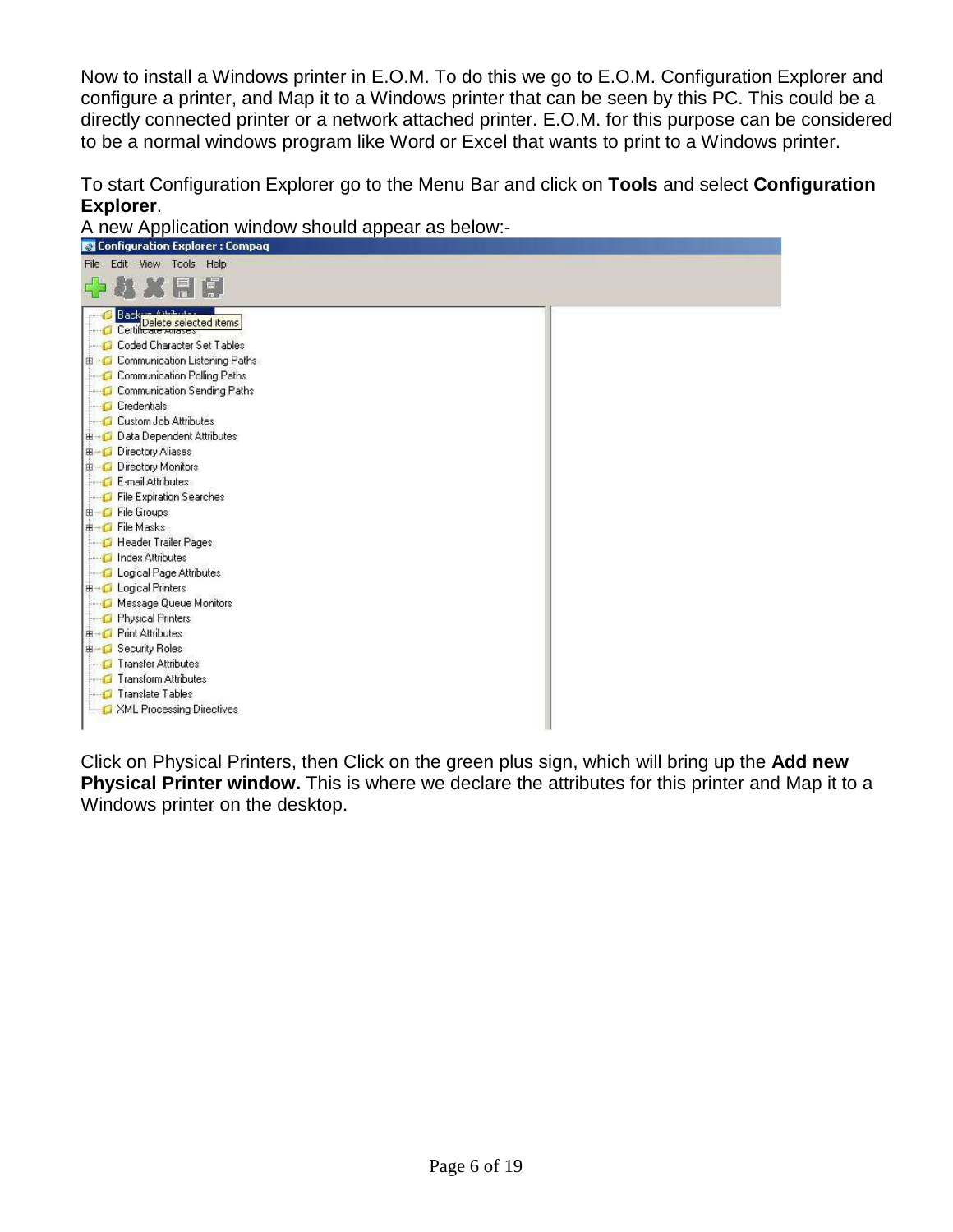

In this example I have clicked on the Windows Printer name, Drop down menu, to a list of printers that are available to E.O.M. Just click on the one you want to wish to use during this evaluation. Under Name give it a descriptive name. Under **Printer available** click **Yes** and under **Initial lock state** you can also click on **Always unlocked**. This is a choice, because sometimes to maintain control you may always wish that printer to up Locked when E.O.M. starts. However you can unlock it on the E.O.M. **Printer Management** window by right clicking on the printer and selecting, Unlock. The other settings on that Add new Physical Printer window can be left as they are. At any time you can select a field on a configuration window and push F1, and you will get some Help information on that field. I have added a printer named Brother, as shown below.

| <b>Add new Physical Printer</b> | $\vert x \vert$                                                                                                                                                                                                                                                                                                                      |
|---------------------------------|--------------------------------------------------------------------------------------------------------------------------------------------------------------------------------------------------------------------------------------------------------------------------------------------------------------------------------------|
| Copy values from:               |                                                                                                                                                                                                                                                                                                                                      |
| [(Default values)               |                                                                                                                                                                                                                                                                                                                                      |
|                                 |                                                                                                                                                                                                                                                                                                                                      |
| $\Box$ General                  |                                                                                                                                                                                                                                                                                                                                      |
| Name                            | <b>Brother</b>                                                                                                                                                                                                                                                                                                                       |
| Comments                        |                                                                                                                                                                                                                                                                                                                                      |
| Printer type                    | Windows                                                                                                                                                                                                                                                                                                                              |
| Printer available               | Yes                                                                                                                                                                                                                                                                                                                                  |
| Initial lock state              | Always locked                                                                                                                                                                                                                                                                                                                        |
| Print header page               | Yes                                                                                                                                                                                                                                                                                                                                  |
| Print trailer page              | Yes                                                                                                                                                                                                                                                                                                                                  |
| Translate Table                 |                                                                                                                                                                                                                                                                                                                                      |
| Automatic retry on error        | No                                                                                                                                                                                                                                                                                                                                   |
| $\boxminus$ Windows Printer     |                                                                                                                                                                                                                                                                                                                                      |
| Windows printer name            | <b>Brother HI-630</b>                                                                                                                                                                                                                                                                                                                |
| Document spooling method        | Use printer's default spooling action                                                                                                                                                                                                                                                                                                |
| $\boxdot$ Output File Options   |                                                                                                                                                                                                                                                                                                                                      |
| <b>Initial lock state</b>       |                                                                                                                                                                                                                                                                                                                                      |
|                                 | Indicates the initial lock state of the printer when the server starts. If it is<br>locked, the printer must be manually unlocked before printing begins. If it<br>is unlocked, printing begins immediately. If 'Retain lock state on restart' is<br>oboson and the printer is initially being made assilable. Henn the printer will |
| ΠK                              | Cancel                                                                                                                                                                                                                                                                                                                               |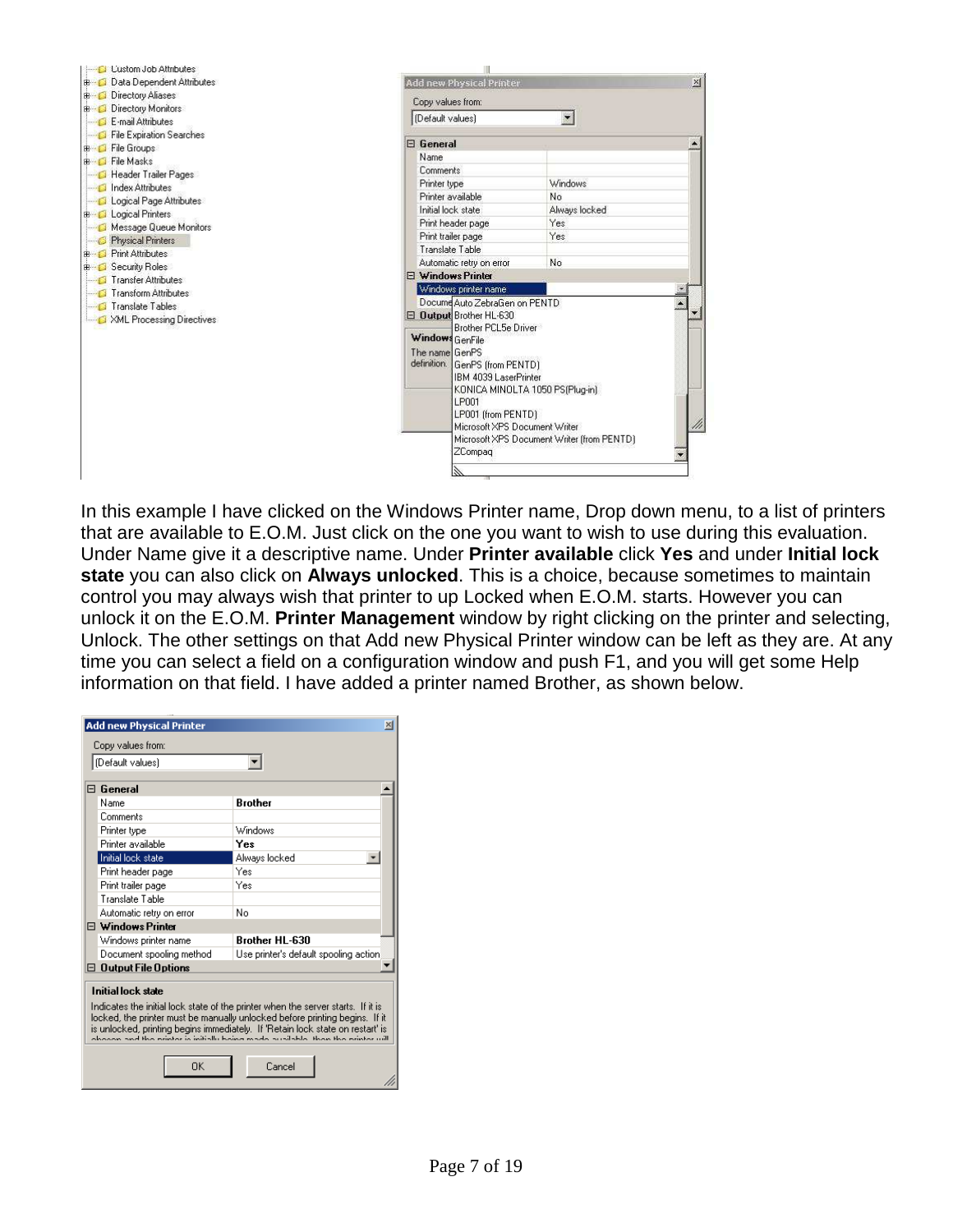Now click on OK to add printer and click on Save all modified items, the double floppy disk Icon at top on page. Now go back to the Enterprise Output manager Client and you should now see that you have a Printer and its status is Locked or Unlocked, depending on your setting.

| View<br>Tools<br>Help<br>File |                                               |            |                                |                        |  |
|-------------------------------|-----------------------------------------------|------------|--------------------------------|------------------------|--|
| <b>Service</b>                | $\mathbf{d}$ $\mathbf{e}_{\mathbf{q}}$<br>LK. | 6          |                                |                        |  |
| $\mathbb{Z}$                  |                                               |            | Printer Management - 1 Printer |                        |  |
| Printer                       | Status                                        | Paper Type | Pages                          | % Complete   File Name |  |
|                               |                                               |            |                                |                        |  |

Summary: We have now installed all the software needed. We have configured in a Windows printer to print to. Now to actually do some printing.

### **Phase III: Print demonstration.**

With E.O.M. you can send the print file into it using the LPR/LPD, HTTP, Raw TCP/IP or the Output Manager protocol. However you can also print a file manually by you using E.O.M. to select a print file from a directory and print it to a printer via an E.O.M. Print Attribute. Initially we will use the manual method, then, we will look at how it worked. To do this go to the E.O.M. Window and click on the Blue box at the top left hand corner and select **Create Print Job.** You should see something like below. The highlight fields are data that I selected from the various drop down menus.

| File View Tools Help |           |                         |                |                                                                                                                                                                                                                                                                                                                                                                                                                                                                                    |                                |                                      |                         |
|----------------------|-----------|-------------------------|----------------|------------------------------------------------------------------------------------------------------------------------------------------------------------------------------------------------------------------------------------------------------------------------------------------------------------------------------------------------------------------------------------------------------------------------------------------------------------------------------------|--------------------------------|--------------------------------------|-------------------------|
|                      |           |                         |                | $\oplus \textbf{1} \otimes \textbf{1} \otimes \textbf{1} \otimes \textbf{1} \otimes \textbf{1} \otimes \textbf{1} \otimes \textbf{1} \otimes \textbf{1} \otimes \textbf{1} \otimes \textbf{1} \otimes \textbf{1} \otimes \textbf{1} \otimes \textbf{1} \otimes \textbf{1} \otimes \textbf{1} \otimes \textbf{1} \otimes \textbf{1} \otimes \textbf{1} \otimes \textbf{1} \otimes \textbf{1} \otimes \textbf{1} \otimes \textbf{1} \otimes \textbf{1} \otimes \textbf{1} \otimes \$ | U<br>0                         |                                      |                         |
| 圞                    |           |                         |                |                                                                                                                                                                                                                                                                                                                                                                                                                                                                                    | Printer Management - 1 Printer |                                      |                         |
| Printer /            |           |                         | Status         | Paper Type                                                                                                                                                                                                                                                                                                                                                                                                                                                                         | Pages                          | <b><i>%</i></b> Complete   File Name |                         |
| <b>Brother</b>       |           |                         | Locked         | Plain                                                                                                                                                                                                                                                                                                                                                                                                                                                                              |                                |                                      |                         |
|                      |           |                         |                |                                                                                                                                                                                                                                                                                                                                                                                                                                                                                    |                                |                                      |                         |
|                      |           | <b>Create Print Job</b> |                |                                                                                                                                                                                                                                                                                                                                                                                                                                                                                    |                                |                                      | $\mathbf{\overline{x}}$ |
|                      |           | File path               |                | C:\EOM 9.1 - Enterprise Evaluation Edition CD\Demos\DemoInput\demo1.txt                                                                                                                                                                                                                                                                                                                                                                                                            |                                |                                      |                         |
|                      |           | File Group              | 1Day           |                                                                                                                                                                                                                                                                                                                                                                                                                                                                                    |                                |                                      |                         |
|                      |           | <b>Print Attribute</b>  | DEM01          |                                                                                                                                                                                                                                                                                                                                                                                                                                                                                    |                                |                                      |                         |
|                      |           | Printer                 | <b>Brother</b> |                                                                                                                                                                                                                                                                                                                                                                                                                                                                                    |                                |                                      | ٠                       |
|                      |           | File type               | ASCII          |                                                                                                                                                                                                                                                                                                                                                                                                                                                                                    |                                |                                      |                         |
|                      |           | File code page          | 0              |                                                                                                                                                                                                                                                                                                                                                                                                                                                                                    |                                |                                      |                         |
|                      |           | <b>Banner ID</b>        |                |                                                                                                                                                                                                                                                                                                                                                                                                                                                                                    |                                |                                      |                         |
|                      |           | Priority                | M              |                                                                                                                                                                                                                                                                                                                                                                                                                                                                                    |                                |                                      |                         |
|                      |           | Number of copies        | ĩ              |                                                                                                                                                                                                                                                                                                                                                                                                                                                                                    |                                |                                      |                         |
|                      |           | Pages                   |                |                                                                                                                                                                                                                                                                                                                                                                                                                                                                                    |                                |                                      |                         |
|                      |           |                         |                |                                                                                                                                                                                                                                                                                                                                                                                                                                                                                    |                                |                                      |                         |
|                      |           |                         |                |                                                                                                                                                                                                                                                                                                                                                                                                                                                                                    |                                |                                      |                         |
|                      |           |                         |                |                                                                                                                                                                                                                                                                                                                                                                                                                                                                                    |                                |                                      |                         |
| K.                   |           |                         |                |                                                                                                                                                                                                                                                                                                                                                                                                                                                                                    |                                |                                      |                         |
|                      |           |                         |                |                                                                                                                                                                                                                                                                                                                                                                                                                                                                                    |                                |                                      |                         |
| <b>File Group</b>    | File Mask | Printer                 |                |                                                                                                                                                                                                                                                                                                                                                                                                                                                                                    |                                |                                      |                         |
|                      |           |                         |                | Specifies the printer to use to print the file. Select any physical or logical printer name.                                                                                                                                                                                                                                                                                                                                                                                       |                                |                                      |                         |
|                      |           |                         |                |                                                                                                                                                                                                                                                                                                                                                                                                                                                                                    |                                |                                      |                         |
|                      |           |                         |                |                                                                                                                                                                                                                                                                                                                                                                                                                                                                                    |                                |                                      |                         |
|                      |           |                         |                |                                                                                                                                                                                                                                                                                                                                                                                                                                                                                    |                                |                                      |                         |
|                      |           |                         |                |                                                                                                                                                                                                                                                                                                                                                                                                                                                                                    |                                |                                      |                         |
|                      |           |                         |                |                                                                                                                                                                                                                                                                                                                                                                                                                                                                                    |                                |                                      |                         |
|                      |           |                         |                | OK                                                                                                                                                                                                                                                                                                                                                                                                                                                                                 | Cancel                         |                                      |                         |

The demo1.txt file is one of the input data files supplied in that directory -\EOM\_Eval\_9\_1\_Setup\-. Click in the File Path entry box and you should get a Drop Down box, which will allow you to select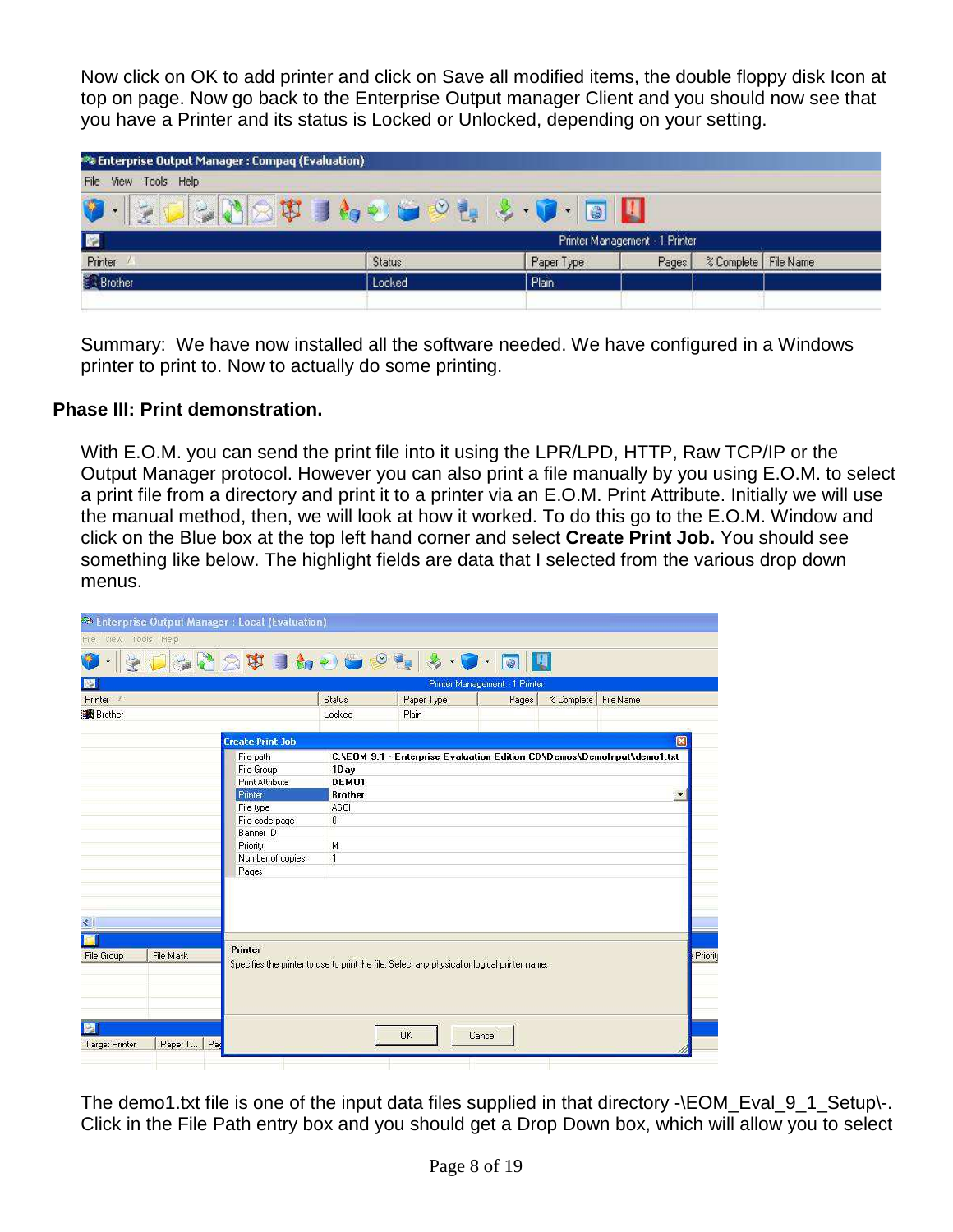a file to print. Select the demo1.txt file for input from the \ EOM\_Eval\_9\_1\_Setup \ folder, select File Group 1Day (this tells E.O.M. to keep that file in its database for 1 day after it has printed, this is so you can reprint it without have to get the file again from the folder or from the application), select Print Attribute **DEMO1**(this tells E.O.M. what printer attributes you want set up in the Windows driver, like paper size, margins etc), then select the printer you wish to print to. Click on OK and you should see the output print queued on the printer if it is locked, else it should have printed out on you printer. If your printer is Locked, right click on it and select Unlock. It should then print and look like example below.

| 9/17/09                                             |                          | Customer Maling Address:                                                                                   |                         |            |
|-----------------------------------------------------|--------------------------|------------------------------------------------------------------------------------------------------------|-------------------------|------------|
| Due Date:<br>10/17/09<br>Amount Due:<br>\$13,659.00 |                          | <b>ABC Data Corporation</b><br>2719 Province Lane<br>Dallas, TX 75104-1111<br>Harldad Harlahalla Balladhil |                         |            |
|                                                     |                          | <b>Customer Invoice</b>                                                                                    |                         |            |
| Date                                                | Description              | <b>Part Number</b>                                                                                         | Quantity                | Amount     |
| 9/1/09                                              | USB Cable                | 1943-2194                                                                                                  | $\overline{3}$          | \$45.00    |
| 9/3/09                                              | Wireless Network Adapter | 1943-2415                                                                                                  | ä                       | \$50.00    |
| 9/3/09                                              | <b>Backup DVDs</b>       | 2144-1105                                                                                                  | 125                     | \$500.00   |
| 9/12/09                                             | 600GB Hard Drive         | 2211-614A                                                                                                  | ł                       | \$525.00   |
| 9/12/09                                             | 800GB Hard Drive         | 2211-611A                                                                                                  | $\overline{1}$          | \$750.00   |
| 9/13/09                                             | Mouse                    | 1084-193C                                                                                                  | 15                      | \$300.00   |
| 9/13/09                                             | Mouse Pads               | 1084-S126                                                                                                  | 15                      | \$60.00    |
| 9/13/09                                             | 512MB Video Cards        | 621-APCL                                                                                                   | 38                      | \$4,500.00 |
| 9/13/09                                             | 1GB DDR-RAM              | M813-72                                                                                                    | $\overline{4}$          | \$1,500.00 |
| 9/13/09                                             | Windows XP PRO           | WIN-XP-BOF                                                                                                 | 10                      | \$1,750.00 |
| 9/13/09                                             | Mailing Labels           | 72-479491                                                                                                  | 1 <sub>0</sub>          | \$100.00   |
| 9/14/09                                             | Write Protect Labels     | 514-A3421D                                                                                                 | 200                     | \$10.00    |
| 9/14/09                                             | <b>UPS Backup</b>        | <b>UPS151</b>                                                                                              | 1                       | \$250.00   |
| 9/14/09                                             | Tower Case               | T87005                                                                                                     | $\overline{\mathbf{z}}$ | \$200.00   |
| 9/15/09                                             | Power Supply - 300W      | PS15-1300                                                                                                  | ï                       | \$59.00    |
| 9/15/09                                             | Static Bags              | 1943-7713                                                                                                  | 10                      | \$30.00    |
| 9/15/09                                             | Static Bags              | 1943-7713                                                                                                  | 10                      | \$30.00    |
| 9/15/09                                             | Windows 2003 Server      | WIN-03-SERV                                                                                                | 10                      | \$2,500.00 |
| 9/16/09                                             | Backup DVDs              | 2144-1105                                                                                                  | 125                     | \$500.00   |
|                                                     |                          |                                                                                                            |                         |            |

Now follow the same procedure and print out **demo1a**, and **demo1b**. The results should be very similar.

Use WordPad or Notepad to look at the three input files. You will notice that **demo1a** is similar to **demo1** except that there is a 5 character line type identifier at the start of each line. If you look at **demo1b** you will see that is similar to **demo1a** except that only data to be printed is there and that the fields are all terminated with a tilde  $\sim$  character. It could have been a, (comma) but in this case we chose the  $\sim$  character as it is not likely to turn up in descriptive data. You will also notice that line 1 is a little different in that is has an E.O.M. control line at the start. This is called the \$DEPHDR\$ line and can have up to ten control parameters that can be passed to E.O.M. These parameters are called Usertag1 thru Usertag10. They are very useful when building the Masks and for passing specific parameters into E.O.M. For example you could pass in an Email address, Email subject etc. For more information refer to the Online Help Manual.

Now lets remove those three entries from E.O.M. To do this you mark and bound the three entries in the file manager window and right click on the, select Remove, then check Remove all without further confirmation. Rather than Mark & Bound you could have right clicked on a file and selected **Select All,** then Remove.

Now to demonstrate one of ways of getting data files to print through E.O.M. When files are sent into E.O.M. they all come in through a File Mask, and when a Mask condition is meet, E.O.M. will perform the task set up for that particular Mask. It could be one or up to six job types available. Those six are Create :- Print Job, Transfer Job, Email Job, Custom Job, Backup Job, Transform Job. We will just cover the Print Job.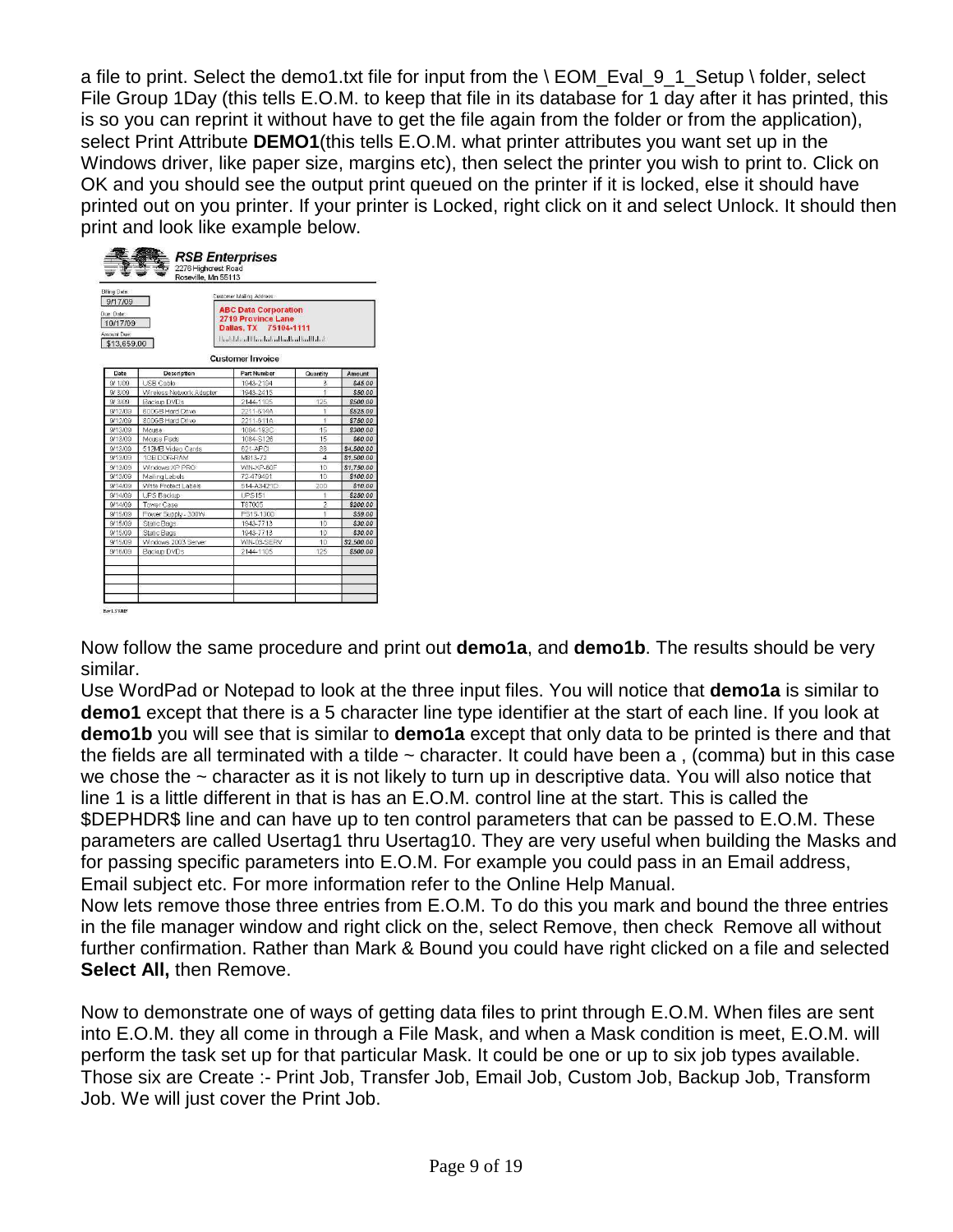This time we will use the E.O.M. Directory Monitor function to bring a print file into E.O.M. If you now go to Configuration Explorer (In the E.O.M. menu click on Tools, Configuration Explorer or this Job Windows may already be open and shown on Task Bar, in which case just click on the Icon on the Task Bar). In the Folder list you will see Directory Monitors, expand that and you will see a Directory Monitor Attribute named **MonitorDemoInputDirectory**. You will notice that it is pointing to a directory, which was set up during the install of E.O.M.

| Configuration Explorer : Compaq              |                                                        |                                                                                            |
|----------------------------------------------|--------------------------------------------------------|--------------------------------------------------------------------------------------------|
| File Edit View Tools Help                    |                                                        |                                                                                            |
| 1919                                         |                                                        | Directory Monitor: MonitoryDemoInputDirectory                                              |
| Backup Attributes                            | $\boxminus$ General                                    |                                                                                            |
| Certificate Aliases                          | <b>Comments</b>                                        | This monitors the directory that will contain the Demo input files to be processed by EOM. |
| Coded Character Set Tables                   | Enabled                                                | Yes                                                                                        |
| Communication Listening Paths<br><b>B-13</b> | Use Directory Alias to configure the Directory Path No |                                                                                            |
| Communication Polling Paths                  | Directory path                                         | C:\Program Files\Unisys\Enterprise Output Manager\Demo\MonitorDirectory                    |
| Communication Sending Paths                  | File filter                                            | $\times$ $\times$                                                                          |
| Credentials                                  | File discovery method                                  | Immediate detection                                                                        |
| Custom Job Attributes                        | Search subdirectories                                  | No                                                                                         |
| Data Dependent Attributes<br>由日              | Automatic retry on error                               | Yes                                                                                        |
| Directory Aliases<br><b>H-1</b>              | Automatic retry interval (in minutes)                  | 5                                                                                          |
| Directory Monitors<br>E-                     | Process zero length file                               | No                                                                                         |
| MonitoryDemoInputDirectory                   |                                                        |                                                                                            |
| E-mail Attributes                            |                                                        |                                                                                            |
| <b>File Expiration Searches</b>              |                                                        |                                                                                            |
| File Groups<br>B.                            |                                                        |                                                                                            |
| <b>E</b> File Masks                          |                                                        |                                                                                            |

Notice that the File discovery method has been set to Immediate detection. You can change that to a time period if you wish. You will also notice that there is a filter you can use. The \* is the old MS DOS wild card character. The setting here indicate that any file that appears in that directory will be bought in and processed by E.O.M.

For this exercise could you copy the demo1.txt file from folder -\EOM\_Eval\_9\_1\_Setup\ to the folder that E.O.M. is monitoring -\MonitorDirectory\-. This should be picked up by E.O.M. and printed to a printer named DEFAULT. This is a logical printer that has not been mapped to a physical printer yet. To see what the output would have been like you can use the **Print Preview** method. Double click on an entry in the File Management or Print Management window. From this window you can create a print job to print the output to your printer. To do this go to File, in the menu and click on the drop down entry **Create a Print Job.** Click on the printer name entry box and in the drop down menu, select your printer and click OK.

In the File Management window you will notice that these jobs all came in through different File Masks entries.

You might like to go back to Configuration Explorer and look at the File Group, and File Mask Entries and work out how E.O.M. handled these files. We will cover this later.

# **Phase IV: Prints files coming in from a real application.**

For this exercise we are going to send two print files, demo1a, and demo1b from Microsoft WordPad to a Windows Generic/Text only printer that will send the data file into E.O.M. To do this we must first set up the Generic/Text printer.

Depending on your Windows operating system the set up may vary a bit from what is described here. However the concept is you have a Windows Generic/Text only printer that communicates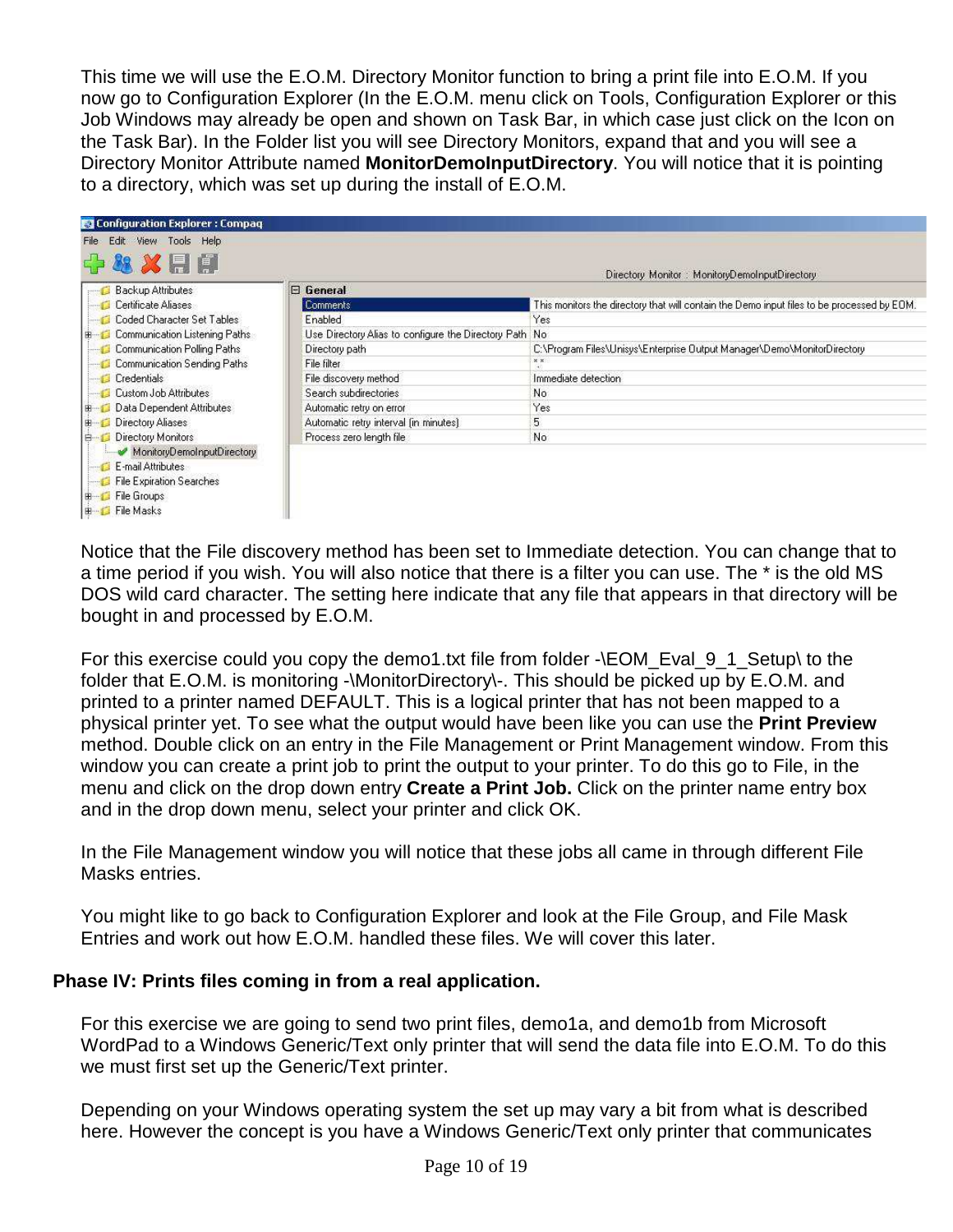via a LPR/LPD port to the PC that E.O.M. is running on. This means that you cannot have Unix printing allowed on this PC as it will have grabbed port 515.

Go to Windows printers and add a printer. Select local attached printer, use LPT1, use Generic/Text Only print driver, keep existing Driver (if given that option), name printer LP001, default printer set No, Shared printer set No (but may have to be Yes depending on how you want to print to this printer, a MS DOS program would need it to be Shared, a .bat script requires it to be yes). Click Finish. Now you have to add a LPR/LPD Port for the printer to use to connect to E.O.M. While in Windows Printers go Server Properties, Ports, Add a Port, Standard TCP/IP port (or LPR/LPD port if that option is available), Printer Name or IP address (enter PC name of PC IP address), Port Name (perhaps put Printer name, LP001), then OK. Now select Port and go Configure Port, configure it to be a LPR, with a Queue name of LP001 and check LPR Byte count enabled. Go OK. While still in Windows printer select your new printer LP001 and go Properties, Ports and select the Port you have just added. This Generic Printer driver should now be able to send data to the E.O.M. PC via the LPR Port 515. E.O.M. will be listening for data on that port.

| LP001                                                                                   |                                                             |                    | Port Name:<br>Printer Name or IP Address:   | Pentium Computer D<br>pentd |
|-----------------------------------------------------------------------------------------|-------------------------------------------------------------|--------------------|---------------------------------------------|-----------------------------|
| Print to the following port(s). Documents will print to the first free<br>checked port. |                                                             |                    | Protocol<br>C Raw                           | G LPR                       |
| Port                                                                                    | Description                                                 | Printer            | <b>Raw Settings</b>                         |                             |
| $\Box$ PentD.<br>$\Box$ Freb Name                                                       | Standard TCP/IP Port LP001, BrothEC<br>Standard TCP/IP Port |                    | Port Number:<br>515                         |                             |
| Pentium Computer D<br>Microsoft Document I<br>ப<br>LMIPORT:                             | Standard TCP/IP Port<br>Local Port<br>LogMeIn Printer Port  | Microsoft Office   | <b>LPR Settings</b><br>LP001<br>Queue Name: |                             |
| ٠D.<br>\\COMPAQ\BrotherH                                                                | Local Port                                                  | Auto Brother HI +1 | <b>V</b> LPR Byte Counting Enabled          |                             |
|                                                                                         |                                                             |                    | <b>SNMP Status Enabled</b>                  |                             |
| Add Port                                                                                | Delete Port                                                 | Configure Port     | Community Name:<br>public                   |                             |
| Enable bidirectional support<br>Enable printer pooling                                  |                                                             |                    | SNMP Device Index:                          |                             |

In E.O.M. Configuration Explorer look at the **Communications Listening Paths**.

Now to the exciting part. Start up WordPad and go File, Page Setup, and set all margins to 0. Now go File, Open, **demo1a.txt**. You should now see the demo1a data file. Print this file to printer LP001. If everything has been done correctly the file should have been sent into E.O.M. and be queued on the E.O.M. DEFAULT printer. It should have come in through File Mask **Demo1a**. If it has, then CONGRATULATIONS. Do the same with **demo1b**.

Now has come the time to make some configuration changes so the printing is going to the printer of your choice.

Line 1 of the demo1b.txt file is a \$DEPHDR\$ data line. These are usertags 1 thru 10. The number assigned to the tag is determined by its order. In this case Usertag1 has a value of DEFAULT, which is used to hold the printer name. The Usertag2 contains a value of DEMO1b, which is the print attribute to be used to print this file. Change the Usertag1 value to be the name of your printer in E.O.M. Print the file again to printer LP001 (E.O.M.). This should now print out on your printer.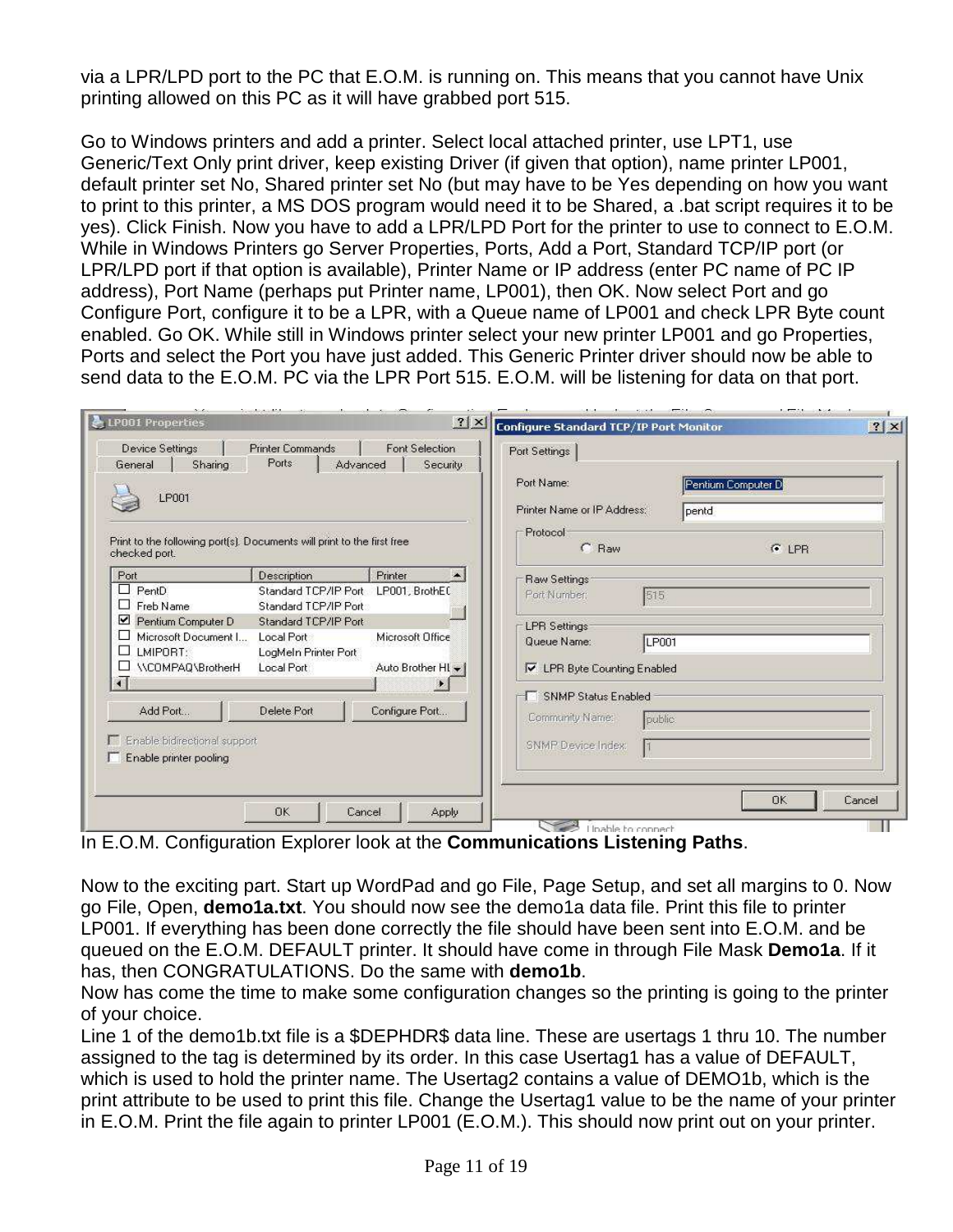#### **How this all works:**

The basic flow of a data print file coming into E.O.M. is the following:-

The files in the above examples enter E.O.M. via the LPR/LDP communications interface. They enter at the top of the File Masks and its control parameters are processed down through the various File Masks until a match is found. Then is this case a Print Job is executed. The Print Attribute in the print job, sets up the printer and then passes control to the DDA for that Print Attribute. That DDA formats the data and sends it to the Windows print driver.

#### **NOTE:**

This little Demo has worked using MS WordPad, but it's a fluke. If you confine your mockup test data to one page then this method of testing should work for you. If you want more than one page you can create a new print Form page. Give it a name like **EOM\_Test\_Input**, and a size of **30cm** Width and **99.9cm** Height. This should allow you to print from WordPad a file which contains lines up 256 Characters long and 470 lines long. Another option is to create a .bat file and put your data in a text file created by MS Notepad. The following is an example of a .bat file:-

#### **Print /D:\\PentD\LP001 C:\JobX\Testdata\Invoice.txt**

The Generic printer LP001 needs to be declared as Shared. Refer to the MS DOS run commands for more information on the **PRINT /D** command.

With E.O.M., one raw page of input data produces one page of formatted output. The input pages are normally separated by a Form Feed character. However as E.O.M. has a Form Feed command you don't necessarily need to have a Form Feed character in the input data, you can have a flag of some kind, like the word **eject**, which will indicates to E.O.M. that you want a Form Feed at this point in the output data.

Now go to the E.O.M. Configuration explorer and expand out the **Communications Listening Paths**. You will see a path for **LPR\_LPD\_Protocol** for receiving input data files. Expand **File Masks** and select **Demo1b**. This will display all the options and parameters enter for that mask. Expand out **Mask Statements** and **Print Jobs**. In the Mask Statement you will see that two conditions need to be met before this mask is activated. If conditions are met then the Print Job will be activated using <usertag2> print attribute DEMO1b / <usertag1> your printer. Expand out **Print Attributes** and select **Demo1b**, note that Demo1b has an entry pointing to a DDA Attribute **DEMO1b**.

**Note:** The attribute names are not case sensitive.

#### **Print File Types:**

There are two basic print file types. Batch print files and Transaction print files.

#### **Batch print files**

These are the old traditional type of print file that contained many print records. For example many customer invoices, statements or renewal letters etc.

#### **Transaction print files**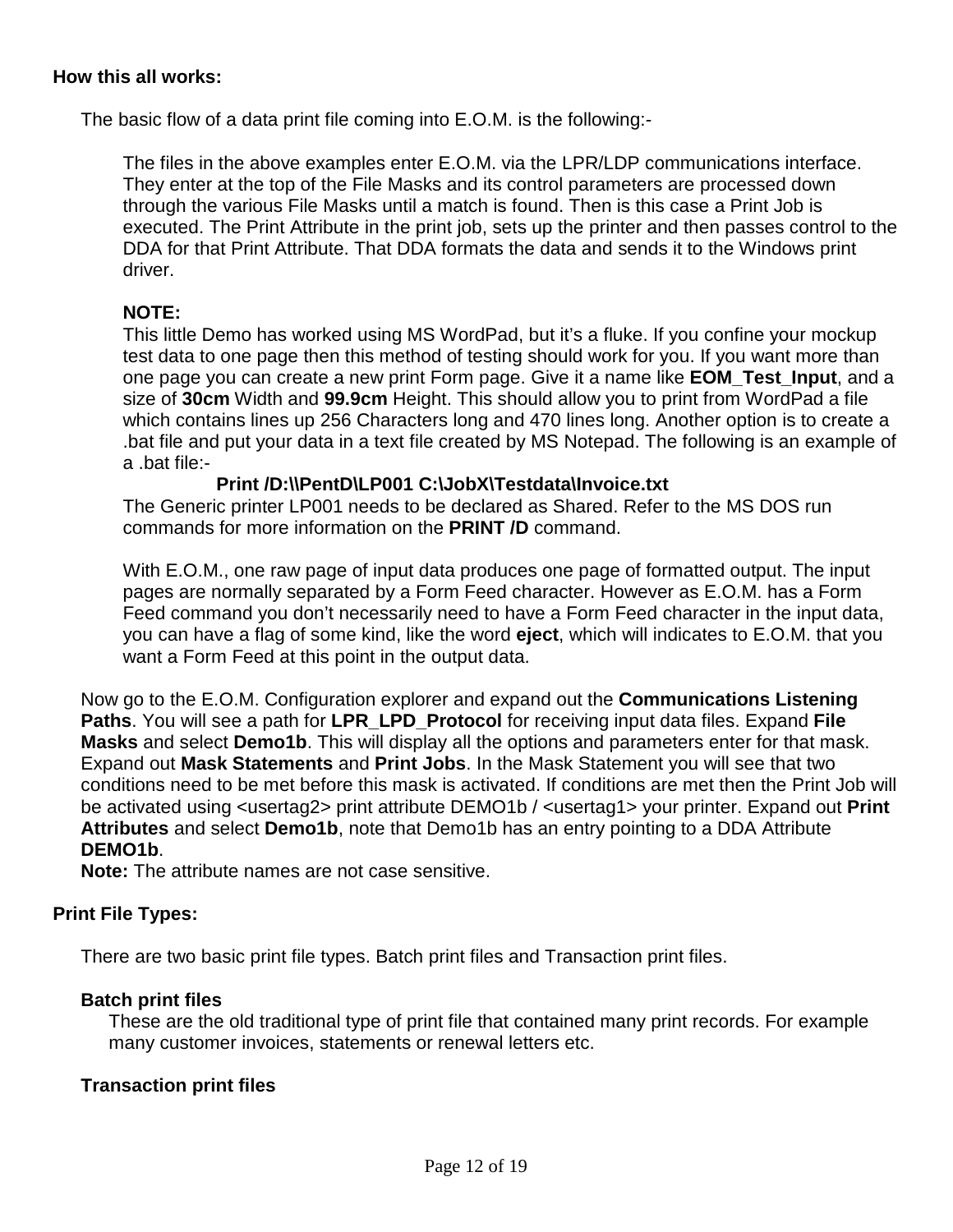This is normally one record per file. For example one customer invoice, statement, or renewal notice etc. This is normally produced as a result of an online sales transaction, like buying an item over the internet.

You may still be using Batch file printing to handle your invoices and would now like to send some or all out by Email, but don't want to rewrite your application. Unisys provide a Custom Job, UEOMSplit.exe (small application program) that can split that Batch print file up into individual transaction print files by customer account number or name. If you can modify your application to include a customers Email address on their invoice then E.O.M. could Email out invoices to customers who have Email address and print the others. You may also have Batch print files that contain reports by branch. These could also be split up by UEOMSplit and Emailed to the Branch Manager or printed out on a branch printer. If the number branches is not too great the Branch managers Email address could be held within E.O.M., hence not application changes required. The flow for this to happen is as follows. The Batch file comes into E.O.M. Some processing may be done on that file. It is then sent to UEOMSplit by E.O.M. UEOMSplit splits up the file by Branch or whatever and send the individual reports/invoices back into E.O.M. to be printed or Emailed.

# **Phase V: Using E.O.M. to Email out documents:**

One particular useful feature of E.O.M. is the ability to Email out Print files like Invoices, Statements etc. These are pdf files which are attached to the Email. E.O.M. produces a Graphical print file as per example and sends it to a program like WIN2PDF from **Dane Prairie Systems**  http://www.win2pdf.com/ or PDF Converter from **Amyuni Technologies Inc**. http://www.amyuni.com/en/enduser/pdfconverterend From EOM 10.0 onwards Unisys supply a PDF Writer program named **Enterprise Output Manager PDF Writer**.These programs send the pdf file back into E.O.M. via the COMS interface, E.O.M. then attaches that file to an Email and sends it out via SMTP. In the Dem01b.txt demonstration input file you will see a Email address and a Email subject. These will come into E.O.M. as usertag3 and usertag4 and these could be used to send out that Demo as an Email with a pdf file attached.

# **Email and UEOMSplit Demonstration/example**

In order to make this demonstration you will need to carry out a number of tasks. You will also have to set up E.O.M. Service to run under the Username that the Service was installed under. This is so that the program UEOMSplit.exe can run.

- 1. Copy the \Tools\ folder from the Evaluation-CD folder to the -\Enterprise Output Manager\ folder.
- 2. Load down a zip file, which contain the data and EOM configuration to demonstrate this feature. Use the link below to load down the zip file. http://www.wantitconsulting.co.nz/EOM\_Eval\_Email\_9\_1\_Setup.zip
- 3. Copy EmailDemo1b\_Body.txt from the -\Demos\EOM\_Eval\_Email\_9\_1\_Setup\ folder to the -\Enterprise Output Manager\PrntCtrl\ folder.
- 4. Create a new folder under \Enterprise Output Manager\ named \UEOMSplit\_WorkArea. This will hold the files that are split off the input batch print file.
- 5. Stop the E.O.M. Service and configure it so that it runs under the Username of that the Service was installed under.
- 6. Go to Configuration Explorer and Import the all the configurations from the EmailDemo1b.xml file, which is located in the \EOM\_Eval\_Email\_9\_1\_Setup\ folder.
- 7. Go to the Tools\Option\Email\Send Options\ and set up E.O.M. to point at your SMTP server.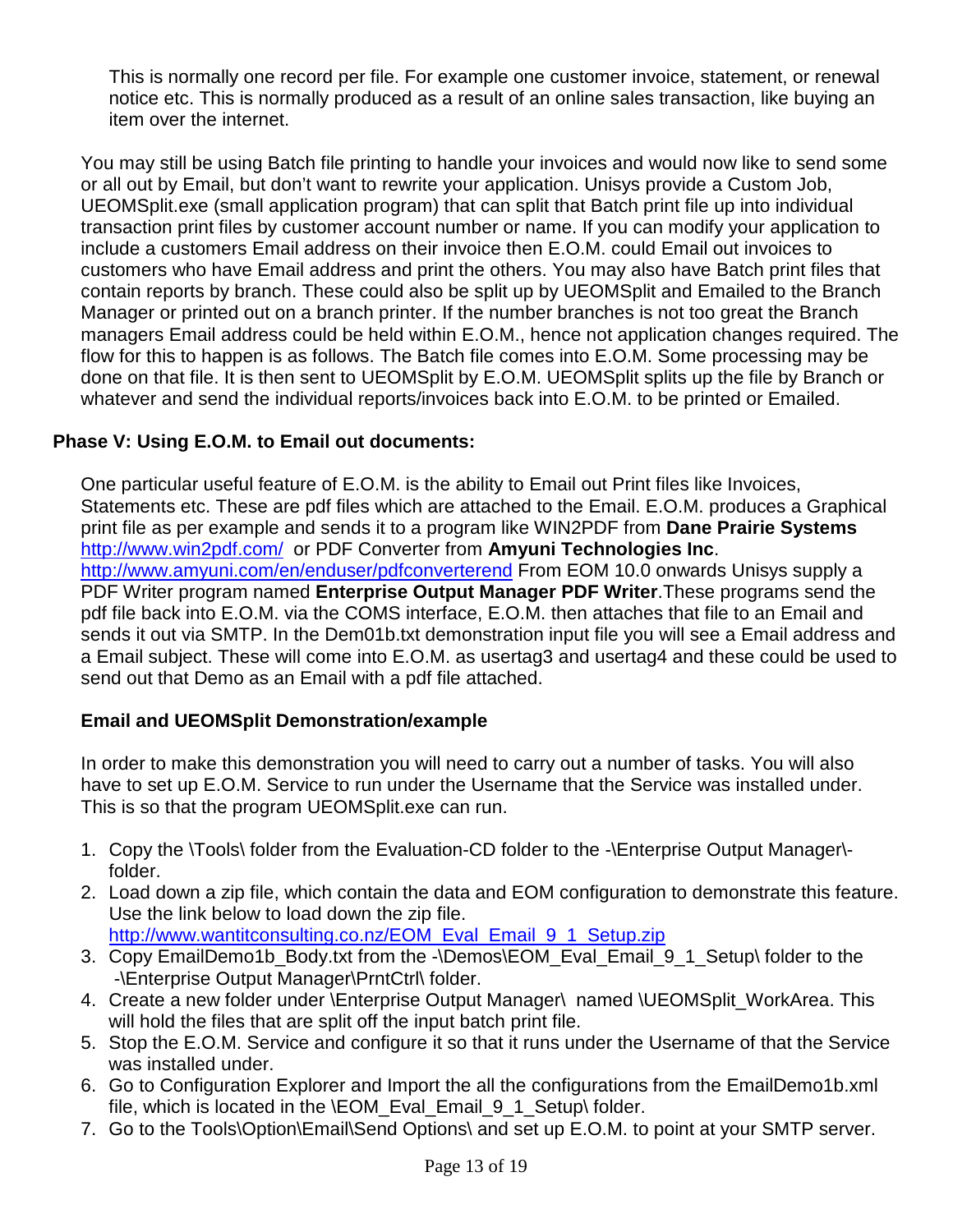- 8. Configure a **From** Email address. This is so customers could reply to you or the Email server send you back an error message if it cannot deliver the Email.
- 9. Configure the GenPDFReprocess printer to point at the Windows printer **WIN2PDF, Amyuni PDF Converter** or **Enterprise Output Manager PDF Writer.** In the Output File Options, set **Print to file** and **Apply to file masks**. Make sure that you enable the printer. Set it as **Always Locked** or **Always Unlocked**.
- 10. Go back to E.O.M. and suspend Email jobs. To do this, go File\Suspend Job Scheduling\Suspend Email Job Scheduling.
- 11. Using Notepad or WordPad edit all the \$DEPHDR\$ lines to contain the Email address and Email subject you want, then save it. Copy the EmailDemo1.txt file located in the \EOM\_Eval\_Email\_9\_1\_Setup\ folder to the \Demo\MonitorInput\- folder.
- 12. If all has gone well should now see three Emails queued to go out.

# **Creating Code**

In order to create code to map input data on to an Electronic form or Printed form you will need the **DDA Key**. To obtain this key send an email request to:- eomservices@unisys.com. You can also email any other questions to that same address.

When you have the DDA Key, you will be able to create code to map data on to an electronic form or printed form, from your application software. The DDA Key is required in the E.O.M. software development environment, but not on the Production side of E.O.M. You would normally have one copy of the E.O.M. Service for Software Development and one copy for Production Formatting and Print Distribution.

To install the DDA key go to the folder where you downloaded the DDA Key to, and start the Setup.exe program. Accept the conditions and click on Install. You have to do this on the PC that is running the E.O.M. Client software, which in this case will probably be the one that the E.O.M. Service is also running on.

|       | Please read the Enterprise Output Manager DDA<br>Designer Key 9.1 License Agreement                                                                                                                                                                                                                                                                                                                                                                                      |
|-------|--------------------------------------------------------------------------------------------------------------------------------------------------------------------------------------------------------------------------------------------------------------------------------------------------------------------------------------------------------------------------------------------------------------------------------------------------------------------------|
|       | Software License Agreement for Unisys Corporation -<br>DDA Designer Key Software for use with Unisys<br>Corporation Enterprise Output Manager Software                                                                                                                                                                                                                                                                                                                   |
|       | PLEASE NOTE - This media contains Unisys<br>Corporation ("Unisys") DDA Designer Key<br>Software ("DDA Designer Key Software"), in object<br>code form only, which is intended solely for use<br>with Unisys Enterprise Output Manager Software<br>("Output Manager Software"), and other written<br>materials, and may include third party software<br>(collectively "Licensed Materials") that are<br>proprietary to Unisys and/or any applicable third<br>party owner. |
|       | I accept the terms in the License Agreement                                                                                                                                                                                                                                                                                                                                                                                                                              |
| Print | Cancel<br>Install<br>Rack                                                                                                                                                                                                                                                                                                                                                                                                                                                |

When you are creating an E.O.M. print job you would normally start by designing a mockup of what you want the output to look like. MS Excel can be very useful when doing this as it provides Table and Graphic capabilities. You can also use different fonts. Once you have designed your mockup you could use MS PowerPoint or some other drawing package to create the form part of your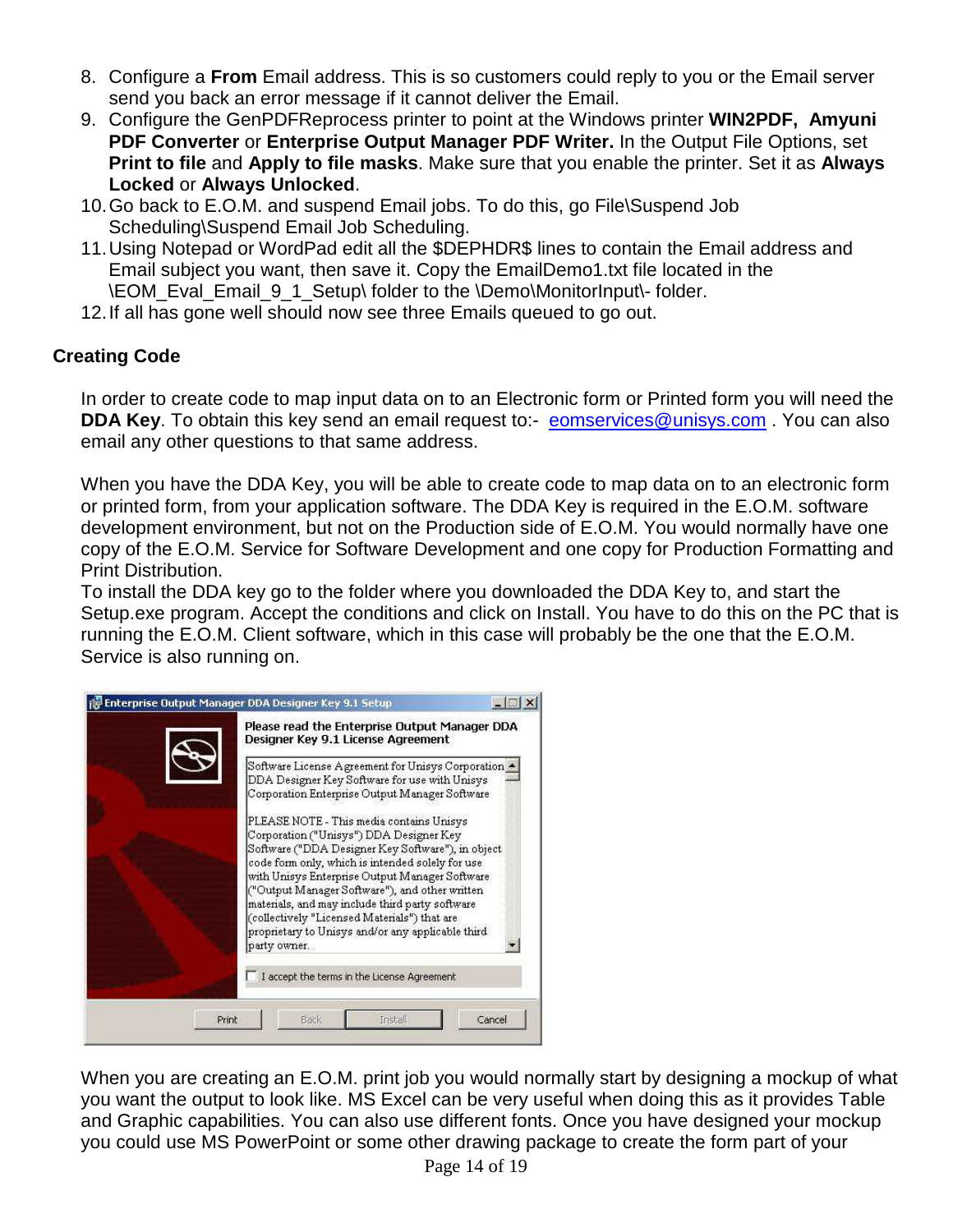mockup. Remember it must be able to produce a Windows Meta File (.wmf). You don't have to have a form. It all depends on what output you want.

The next step would be to create the Definitions Form File (.dff) using the E.O.M. Forms File utility. You can start this utility by clicking on Tools/Form File Utility. This comes up as a separate job in a new window. Go File/New DFF. Set up the page size you want then Load you Windows Meta File. There is an Icon for this function. Once you have loaded the .wmf file you can start adding your data fields to the form. For more information on the Forms File Utility refer to its On Line Help manual.

The next step is to go back to E.O.M. and start the E.O.M. Configuration Explorer. Now declare a DDA Attribute, which maps data from your input file on to the form, and declare the Print Attribute, which will set the printer up for you and point to the DDA that you have just created. The last thing you would do is set up the File Mask to handle your new print job.

Now you are in a position to start creating DDA code.

# **A Practical exercise creating a EOM Print job from scratch.**

When running a print job you need at least two parameters. One is the printer you wish to print on and the other is the Print Attribute/DDA set you wish to use to produce the formatted output. If this is a new application then you can code a \$DEPHDR\$ line into your application to carry the Usertag values, which would contain Printer name and Print Attribute name. However if it is an existing application and it cannot be easily changed, then you can still pass those parameters via the following method. Create a Generic printer for every printer you want to print to with that application. Have it point at E.O.M.

For example:

Real printer = BOSTF1P1 Generic printer = EOM\_BOSTF1P1

When the print job comes into E.O.M. a system Keyword of HOSTQUEUE will contain that Generic printer name. E.O.M. can have that Generic Printer name mapped back to the real printer you want to print to. That will handle the printer parameter.

Now for the Print Attribute/DDA bit. If no \$DEPHDR\$ lines are found, then E.O.M. will scan looking for the first line of data in the file. If data is found, User Tag 1 is set equal to \$LINE1\$. Setting User Tag 1 equal to \$LINE1\$ will indicate that the user tags were not defined using \$DEPHDR\$ lines. Since User Tag 1 is set to \$LINE1\$, only User Tag 2 through User Tag 10 are available for user data file masking. That first line of data found will be parsed into Usertag2 thru Usertag10. A space character will be the field delimiter for that line. Providing that first data line in that applications print file has some constant data then you can use a Usertag2 thru Usertag10 for Masking on, and thus you can set up your print job to use a certain Print Attribute and print to your desired printer.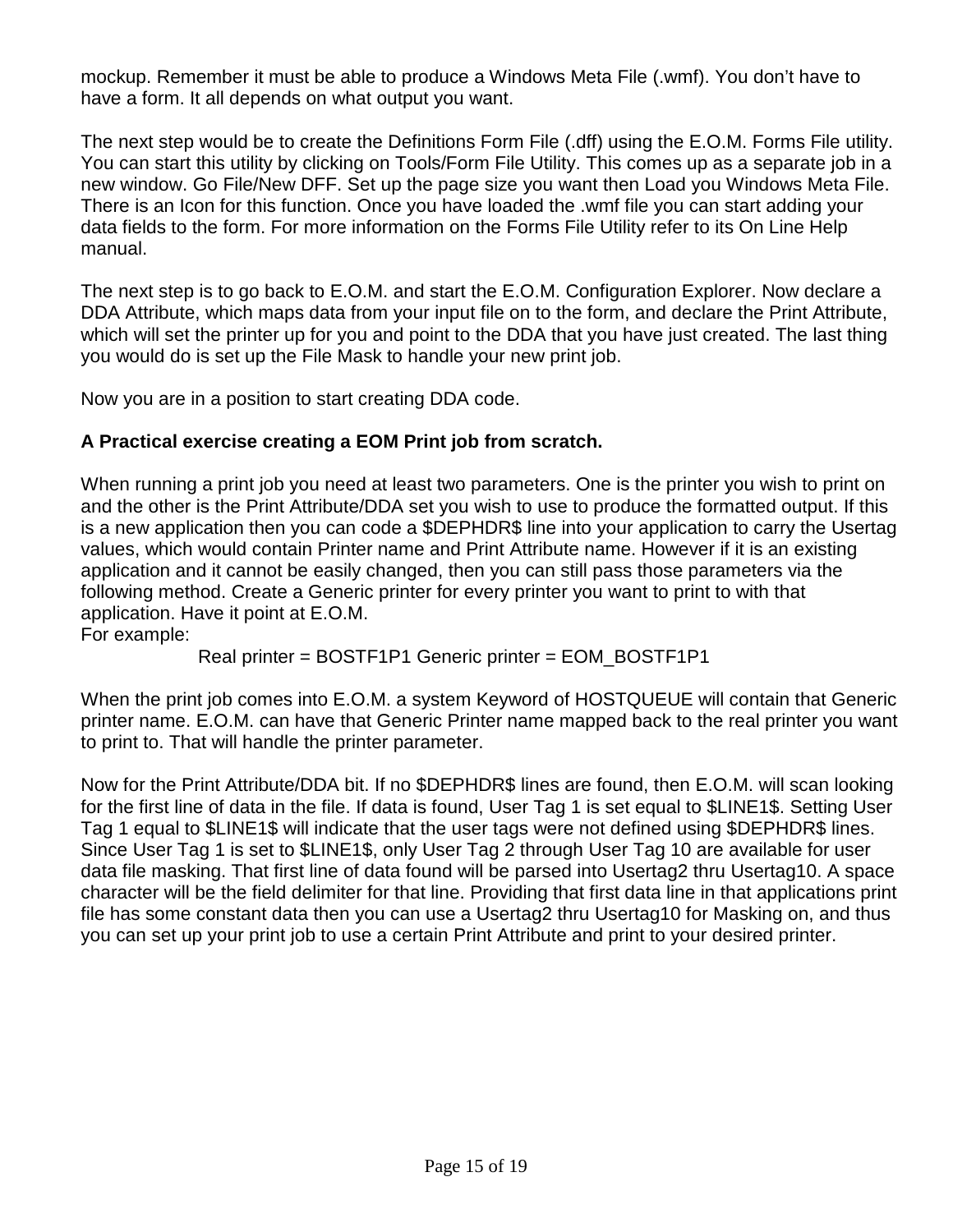| <b>EX Configuration Explorer: Local</b>                                  |                                      |                                       |  |
|--------------------------------------------------------------------------|--------------------------------------|---------------------------------------|--|
| File Edit View Tools Help                                                |                                      |                                       |  |
| Physical Printer: EOM_BOSTF1P1                                           |                                      |                                       |  |
| Default                                                                  | $\boxminus$ General<br>٨             |                                       |  |
| <b>E</b> File Masks                                                      | Comments                             |                                       |  |
| Demo1b_Dir_Monitor                                                       | Printer type                         | Windows                               |  |
| Demo1b                                                                   | Printer available                    | Yes                                   |  |
| Demo1 Dir Monitor                                                        | Initial lock state                   | Always locked                         |  |
| Demola                                                                   | Print header page                    | Yes                                   |  |
| Demo1a Dir Monitor                                                       | Print trailer page                   | Yes                                   |  |
| Demo1 No Dephdr Line                                                     | Translate Table                      |                                       |  |
| Default                                                                  | Automatic retry on error.            | No                                    |  |
| Header Trailer Pages                                                     | $\boxminus$ Windows Printer          |                                       |  |
| Index Attributes                                                         | Windows printer name                 | BOSTF1P1                              |  |
| Logical Page Attributes                                                  | Document spooling method             | Use printer's default spooling action |  |
| <b>B</b> Logical Printers                                                | $\boxminus$ Output File Options      |                                       |  |
| DEFAULT                                                                  | Print output file option             | (None)                                |  |
| Message Queue Monitors                                                   |                                      |                                       |  |
| <b>E</b> Physical Printers                                               |                                      |                                       |  |
| <b>₩ EOM_BOSTF1P1</b>                                                    |                                      |                                       |  |
| File Edit View Tools Help                                                |                                      |                                       |  |
|                                                                          |                                      | File Mask: Demo1_No_Dephdr_Line       |  |
| Default                                                                  | $\Box$ General<br>$\sim$             |                                       |  |
| E File Masks                                                             | Comments                             |                                       |  |
| Demo1b_Dir_Monitor                                                       | Enabled                              | Yes                                   |  |
| Demo1b                                                                   | File type                            | Determine dynamically                 |  |
| Demo1_Dir_Monitor<br>Demola                                              | Code page<br>File group              | (None)<br>1Day                        |  |
| Demola Dir Monitor                                                       | File description                     |                                       |  |
| Demo1 No Dephdr Line                                                     | Continue search after match          | No                                    |  |
| Default                                                                  | <b>El File Selection Criteria</b>    |                                       |  |
| Header Trailer Pages                                                     | All statements must be true.         | Yes                                   |  |
| Index Attributes                                                         | $\Box$ Mask statements               | 2 statements configured               |  |
| Logical Page Attributes                                                  | 日 User Tag 02 equal to RSB           |                                       |  |
| <b>B</b> Logical Printers                                                | Field                                | User Tag 02                           |  |
| DEFAULT                                                                  | Operator                             | equal to                              |  |
| Message Queue Monitors                                                   | Value                                | <b>RSB</b>                            |  |
| <b>B</b> Physical Printers                                               | Case sensitive                       | No                                    |  |
| $\rightarrow$ EOM_BOSTF1P1                                               | Transport Type equal to LPR / LPD    |                                       |  |
| <b>E</b> Print Attributes                                                | Field                                | Transport Type                        |  |
| Default                                                                  | Operator                             | equal to                              |  |
| $\nu$ DEM01                                                              |                                      |                                       |  |
| DEMO1a                                                                   | Value                                | LPR / LPD                             |  |
|                                                                          | □ User keyword                       |                                       |  |
| Demo1b                                                                   | El User keywords                     | 0 user keywords configured            |  |
|                                                                          | □ Job Creation                       |                                       |  |
| Transfer Attributes                                                      | $\Box$ Print jobs                    | 1 jobs configured                     |  |
| Transform Attributes                                                     | EI DEMO1/ <hostqueue>/No</hostqueue> |                                       |  |
| <b>E</b> Security Roles<br>Translate Tables<br>XML Processing Directives | <b>Print Attribute</b><br>Printer    | DEM01<br><hostqueue></hostqueue>      |  |

The first configuration shown above is for the Physical printer EOM\_BOSTF1P1 mapped to the real Windows printer BOSTF1P1. The second configuration below, shows the Mask set up to make all this work for the Demo1 input file. We are masking on Usertag2, which contains the value RSB and the type of Transport method used to get the file into E.O.M. When the mask is satisfied it starts the print job using Print Attribute and prints to the printer held in system Keyword HOSTQUEUE, which contains the name of the printer that sent the file into E.O.M. This printer name is mapped to the real Windows printer in Physical printers.

Prior to you creating you own Print Job using your own data I will lead you through the creation of a small print job. This will be via a YouTube video. Below you will find two hyperlinks, one to the YouTube video and to all the data used, which may help you in designing your own E.O.M. print job. The EOM Configuration .xml file supplied can be imported using the **Configuration Explorer** software. To do this go **File/Import Export** and a new window will open on the right hand side.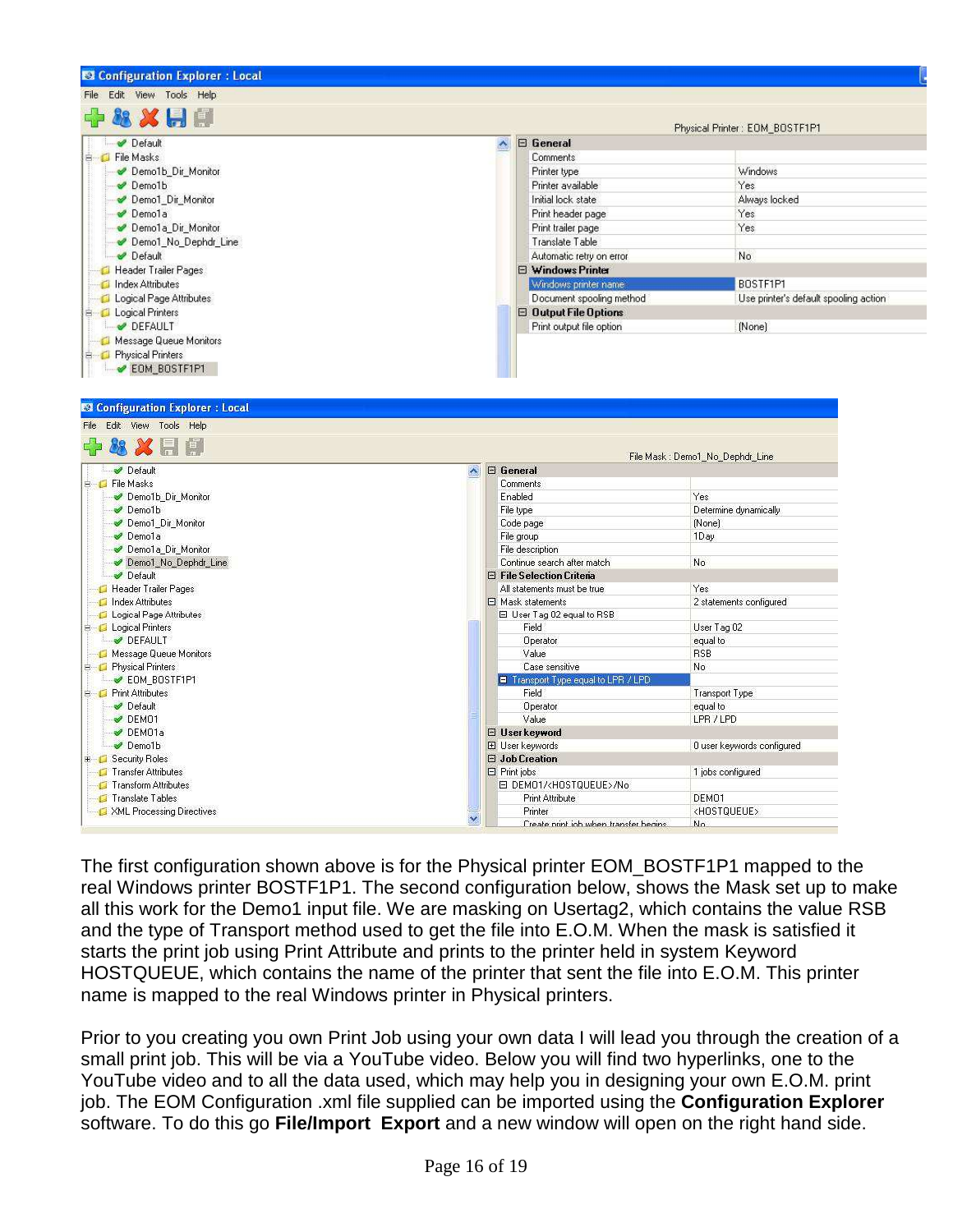Type of file to access should be set to XML. Point it at the .xml file **ABC\_Inv\_Demo.xml** and Import all. When you have finished make sure to un-tick **Import Export** or you will not see the contents of the Attributes displayed for the Attributes types on the left hand side. That right hand side is a shared space. The DDA is not complete as I am going to show you how complete this in the video. We will also build the mask in the video, even though it is provided.

http://youtu.be/nCJKGfM\_sGo

# www.wantitconsulting.co.nz/ABC\_Demo/ABCDemo.zip

Below are images of the various screens you will see in the video:-



On the left is the mockup of the expected out. On the right is the form to be used.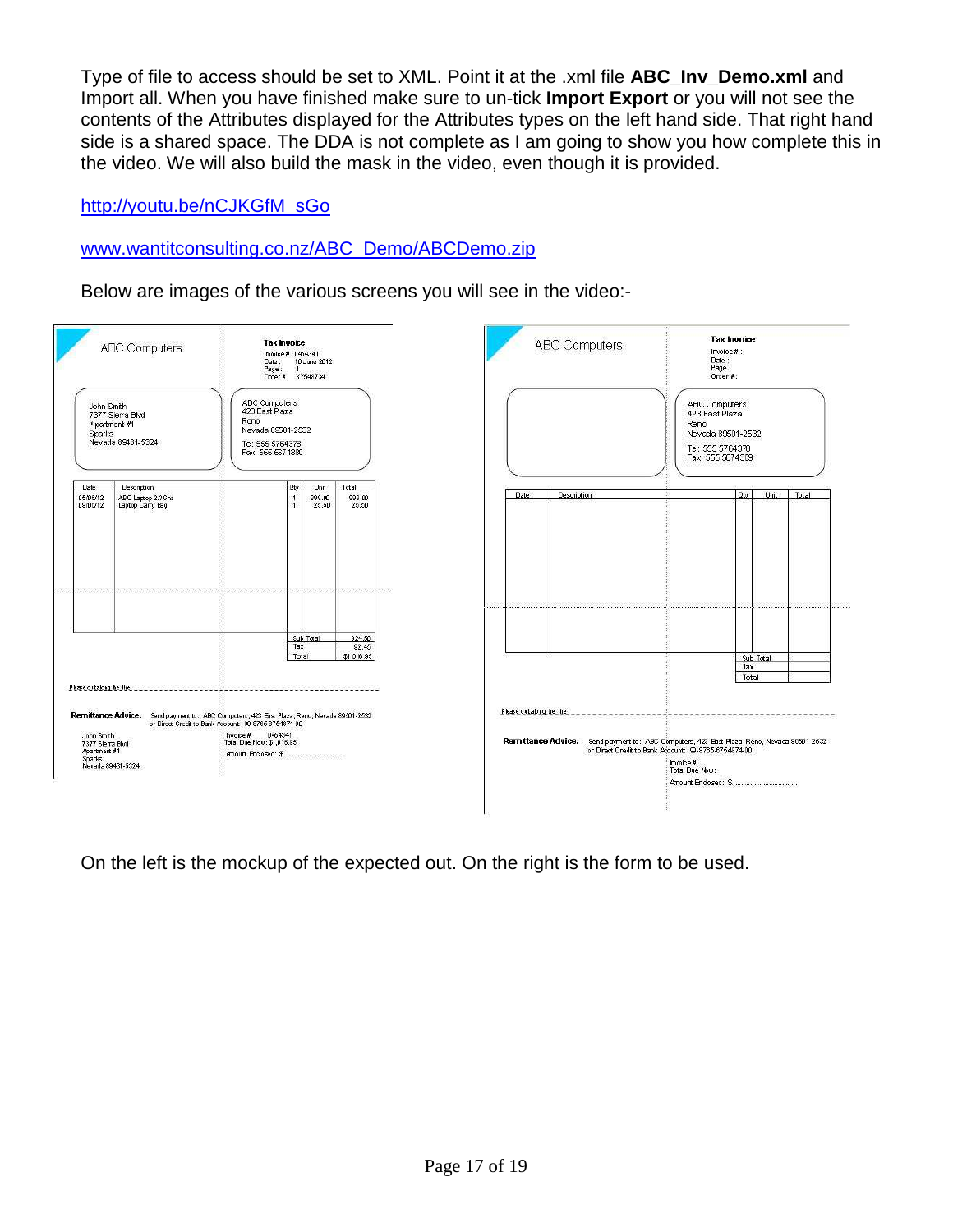| Form File Utility - ABC_Invoice.dff                                                                                                                                                                                                                                                                                                                                                                                                                                                                                                                                                                                                                                                                                                                                                                                                                                                                                                                                                                                                                                                                    | ABC_Demo_Input.txt - WordPad                                                                                                                                                                                                                                                                                                                                                                                                                                                                                                                                                                                                                                                                                                       |
|--------------------------------------------------------------------------------------------------------------------------------------------------------------------------------------------------------------------------------------------------------------------------------------------------------------------------------------------------------------------------------------------------------------------------------------------------------------------------------------------------------------------------------------------------------------------------------------------------------------------------------------------------------------------------------------------------------------------------------------------------------------------------------------------------------------------------------------------------------------------------------------------------------------------------------------------------------------------------------------------------------------------------------------------------------------------------------------------------------|------------------------------------------------------------------------------------------------------------------------------------------------------------------------------------------------------------------------------------------------------------------------------------------------------------------------------------------------------------------------------------------------------------------------------------------------------------------------------------------------------------------------------------------------------------------------------------------------------------------------------------------------------------------------------------------------------------------------------------|
| File Edit Options View Help                                                                                                                                                                                                                                                                                                                                                                                                                                                                                                                                                                                                                                                                                                                                                                                                                                                                                                                                                                                                                                                                            | File Edit View Insert Format Help                                                                                                                                                                                                                                                                                                                                                                                                                                                                                                                                                                                                                                                                                                  |
| $\n  \sqrt{\frac{\text{FIEU}}{\text{FU}}}\n\boxed{\bigcirc} F (Arial 12)興輸取\Box\triangleright$                                                                                                                                                                                                                                                                                                                                                                                                                                                                                                                                                                                                                                                                                                                                                                                                                                                                                                                                                                                                         |                                                                                                                                                                                                                                                                                                                                                                                                                                                                                                                                                                                                                                                                                                                                    |
|                                                                                                                                                                                                                                                                                                                                                                                                                                                                                                                                                                                                                                                                                                                                                                                                                                                                                                                                                                                                                                                                                                        |                                                                                                                                                                                                                                                                                                                                                                                                                                                                                                                                                                                                                                                                                                                                    |
| <u> 대용하다 법화에 분화에 붙잡게 맞았다</u><br>12 13 14 15 12<br>Tax invoice<br>ABC Computers<br>Invoice#: HeaderDetail<br>Date:<br>Page: .<br>Order#:<br><u>հանգաման անհամանքների մասնական անհամանքների մասնական անհանգաման ան</u><br>All Arrest<br>ABC Computers<br><b>CustAddress</b><br>423 East Plaza<br>Reno<br>$\sim$<br>the contract of the contract of the contract of<br>Nevada 89501-2532<br>Tel: 555 5764378<br>F.ax: 555 567 4389<br>Total<br>Date<br>Description<br>Unit<br>Óty<br>$\boxed{\text{ex}}$<br>Line Tots<br>Desc:<br><b>Unit</b><br>Date<br>$\sim$<br>$\sim$<br>$\sim$ $\sim$ $\sim$<br>$\overline{\phantom{a}}$<br>$\overline{\phantom{a}}$<br>$\overline{\phantom{a}}$<br>$\overline{\phantom{a}}$<br>Sub Total<br>Totals<br>Tax<br>Total<br>Please out along the line : ;<br>Remittance Advice. - Send payment to:- ABC Computers, 423 East Plaza, Reno, Nevada 89501-2532<br>No. 1998-1999 - Contract Credit to Bank Account: 99-8765-875487400<br>Invoice #:<br>Cust Addreot<br>Inv Tot<br>Total Due Now:<br>and a contract and a contract and a contract and a contract and a contract | $\begin{picture}(150,10) \put(0,0){\line(1,0){10}} \put(15,0){\line(1,0){10}} \put(15,0){\line(1,0){10}} \put(15,0){\line(1,0){10}} \put(15,0){\line(1,0){10}} \put(15,0){\line(1,0){10}} \put(15,0){\line(1,0){10}} \put(15,0){\line(1,0){10}} \put(15,0){\line(1,0){10}} \put(15,0){\line(1,0){10}} \put(15,0){\line(1,0){10}} \put(15,0){\line($<br>SDEPHDRS ABC_Invoice DEFAULT<br>ADDR1John Smith<br>0454341<br>ADDR17377 Sierra Blvd<br>10 June 2012<br>ADDR1Apartment # 1<br>$\mathbf{1}$<br>XY548734<br>ADDR1Sparks<br>ADDR1Nevada 89431-5324<br>BODY105/06/12 ABCLaptop 2.3Ghz<br>899.00<br>899.00<br>1<br>25.50<br>BODY109/06/12 Laptop Carry Bag<br>1<br>25.50<br>924.50<br>TOTAL<br>92.45<br>TOTAL<br>TOTAL \$1,016.95 |

On the left is the Definitions Form File we will end up with. On the right is the dummy data input.

In the video I will use a partially completed build of a print job and show you how to complete it. The data provided in the zip file will be the same data I will use in the Video. However the code I will build for line ID ADDR1 will not be quite complete. You will have to add some extra code to put the Invoice # in the field Inv Tot at the bottom of the page. You will need to construct some code to pull the invoice # from the first ADDR1 line and put it into this field. The variable, Total\_Count maybe useful. Refer to how I handled the invoice Total in subroutine TOTAL.

#### **SUMMARY:**

You have now installed E.O.M. Configured E.O.M. to use one of your desktop printers. Installed a Generic/Text Windows printer driver, which you can use to send data from your application into E.O.M. You have tested two ways of sending data into E.O.M., the Directory Monitor on LPR/LPD methods. Three data print files have been printed via E.O.M., with one coming in from a true Windows application, that being WordPad. You may also have succeeded in sending out an Email with an invoice attached.

Supplied with this evaluation copy is a number of other Demonstrations, which use these and other features of the product. Refer to the Online Help Manual for more information on these.

For more information about the options that can be set via Configuration Explorer refer to the Online Help manual.